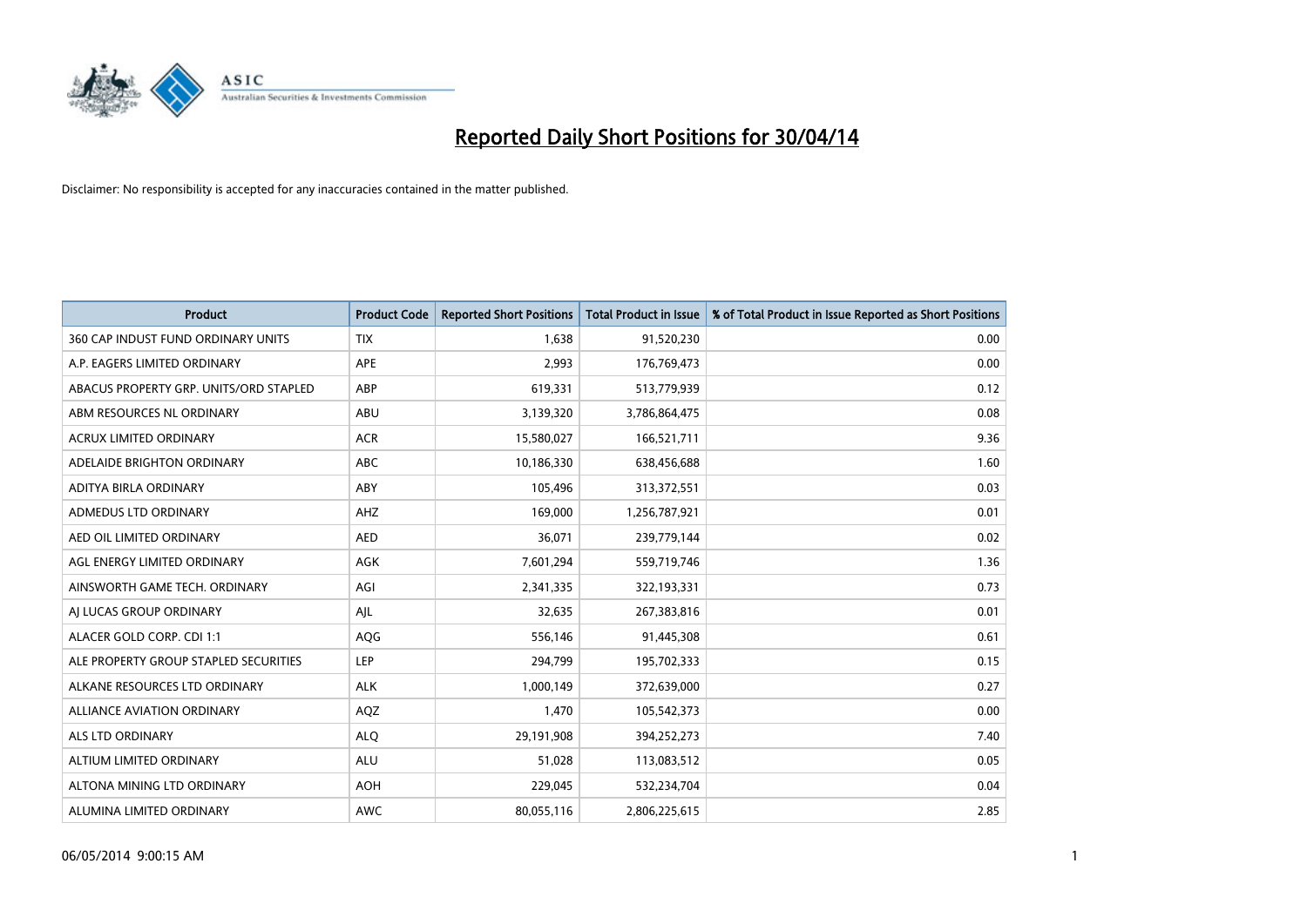

| <b>Product</b>                          | <b>Product Code</b> | <b>Reported Short Positions</b> | <b>Total Product in Issue</b> | % of Total Product in Issue Reported as Short Positions |
|-----------------------------------------|---------------------|---------------------------------|-------------------------------|---------------------------------------------------------|
| AMCOM TELECOMM, ORDINARY                | <b>AMM</b>          | 1,109,291                       | 245,322,894                   | 0.45                                                    |
| AMCOR LIMITED ORDINARY                  | AMC                 | 3,168,590                       | 1,206,684,923                 | 0.26                                                    |
| AMP CAPITAL CHINA ORDINARY UNITS        | AGF                 | 10,042,208                      | 374,593,484                   | 2.68                                                    |
| AMP LIMITED ORDINARY                    | AMP                 | 43,095,767                      | 2,957,737,964                 | 1.46                                                    |
| ANSELL LIMITED ORDINARY                 | <b>ANN</b>          | 4,588,860                       | 152,937,881                   | 3.00                                                    |
| ANTARES ENERGY LTD ORDINARY             | <b>AZZ</b>          | 658,917                         | 255,000,000                   | 0.26                                                    |
| ANZ BANKING GRP LTD ORDINARY            | <b>ANZ</b>          | 8,659,851                       | 2,744,118,670                 | 0.32                                                    |
| APA GROUP STAPLED SECURITIES            | APA                 | 23,055,110                      | 835,750,807                   | 2.76                                                    |
| APN NEWS & MEDIA ORDINARY               | <b>APN</b>          | 729,229                         | 1,029,041,356                 | 0.07                                                    |
| AQUARIUS PLATINUM. ORDINARY             | <b>AOP</b>          | 9,072,817                       | 488,103,453                   | 1.86                                                    |
| AQUARIUS PLATINUM. RIGHTS 07-MAY-14     | <b>AQPR</b>         | 4,288,274                       | 976,206,906                   | 0.44                                                    |
| AQUILA RESOURCES ORDINARY               | <b>AQA</b>          | 11,124,192                      | 411,804,442                   | 2.70                                                    |
| ARAFURA RESOURCE LTD ORDINARY           | ARU                 | $\overline{2}$                  | 441,270,644                   | 0.00                                                    |
| ARB CORPORATION ORDINARY                | ARP                 | 1,367,555                       | 72,493,302                    | 1.89                                                    |
| ARDENT LEISURE GROUP STAPLED SECURITIES | AAD                 | 2,536,750                       | 405,055,708                   | 0.63                                                    |
| ARENA REIT. ORDINARY UNITS              | ARF                 | 33,164                          | 211,495,653                   | 0.02                                                    |
| ARISTOCRAT LEISURE ORDINARY             | ALL                 | 7,843,573                       | 551,418,047                   | 1.42                                                    |
| <b>ARRIUM LTD ORDINARY</b>              | ARI                 | 34,379,603                      | 1,366,183,142                 | 2.52                                                    |
| ASCIANO LIMITED ORDINARY                | <b>AIO</b>          | 8,201,795                       | 975,385,664                   | 0.84                                                    |
| ASG GROUP LIMITED ORDINARY              | ASZ                 | 568,838                         | 206,720,839                   | 0.28                                                    |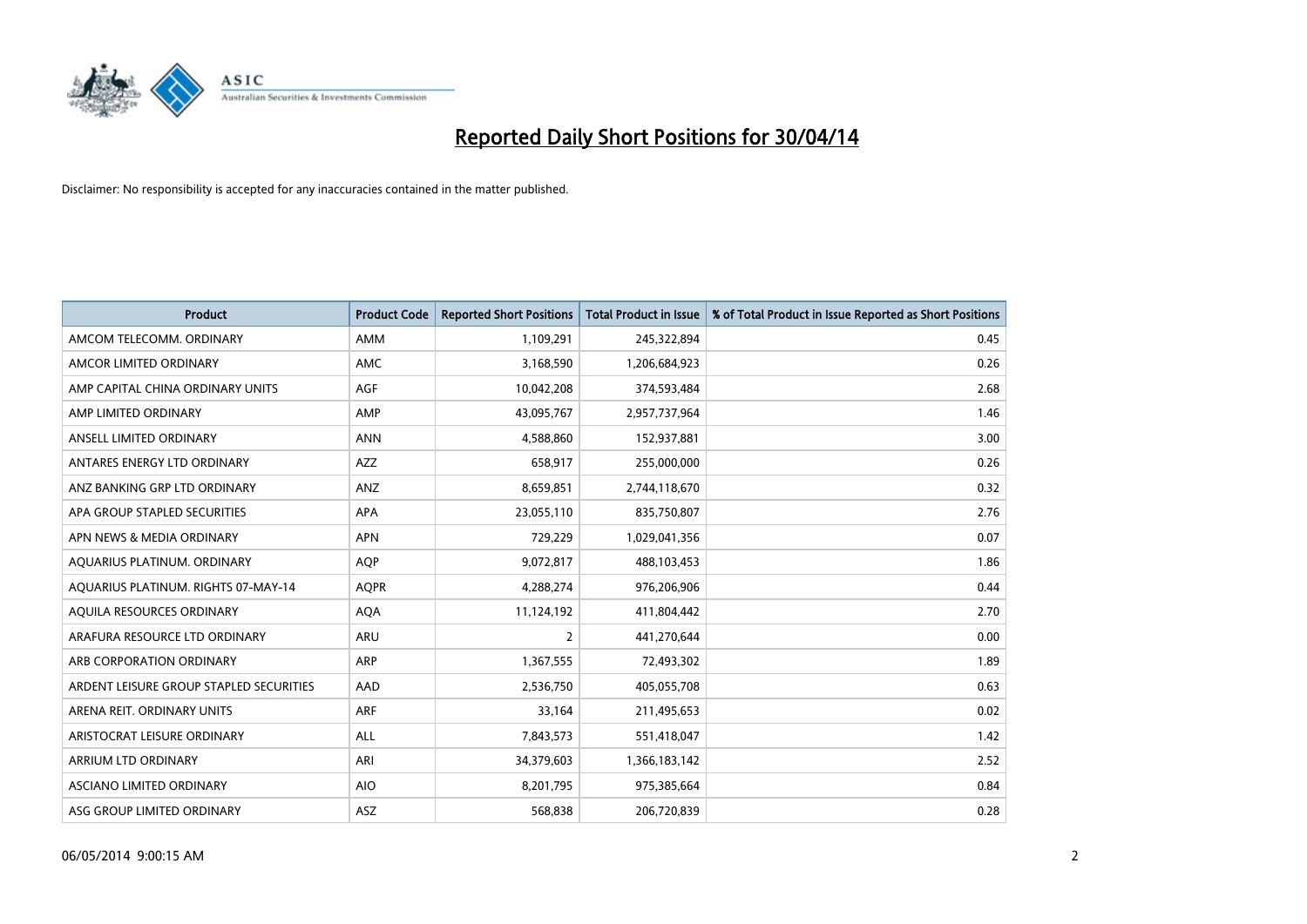

| <b>Product</b>                            | <b>Product Code</b> | <b>Reported Short Positions</b> | <b>Total Product in Issue</b> | % of Total Product in Issue Reported as Short Positions |
|-------------------------------------------|---------------------|---------------------------------|-------------------------------|---------------------------------------------------------|
| ASPEN GROUP ORD/UNITS STAPLED             | <b>APZ</b>          | 42,876                          | 119,946,366                   | 0.04                                                    |
| ASTRO JAP PROP GROUP STAPLED US PROHIBIT. | AJA                 | 37,715                          | 67,211,752                    | 0.06                                                    |
| ASX LIMITED ORDINARY                      | <b>ASX</b>          | 4,526,319                       | 193,595,162                   | 2.34                                                    |
| ATLAS IRON LIMITED ORDINARY               | AGO                 | 99,150,743                      | 915,496,158                   | 10.83                                                   |
| AUCKLAND INTERNATION ORDINARY             | AIA                 | 149,558                         | 1,190,484,097                 | 0.01                                                    |
| AURIZON HOLDINGS LTD ORDINARY             | AZJ                 | 30,047,645                      | 2,137,284,503                 | 1.41                                                    |
| <b>AURORA OIL &amp; GAS ORDINARY</b>      | <b>AUT</b>          | 1,270,036                       | 448,785,778                   | 0.28                                                    |
| AUSDRILL LIMITED ORDINARY                 | ASL                 | 25,743,768                      | 312,277,224                   | 8.24                                                    |
| AUSENCO LIMITED ORDINARY                  | AAX                 | 3,348,316                       | 168,449,799                   | 1.99                                                    |
| <b>AUSTAL LIMITED ORDINARY</b>            | ASB                 | 323,753                         | 346,379,377                   | 0.09                                                    |
| AUSTBROKERS HOLDINGS ORDINARY             | <b>AUB</b>          | 12,913                          | 59,642,171                    | 0.02                                                    |
| AUSTIN ENGINEERING ORDINARY               | ANG                 | 1,344,946                       | 84,274,004                    | 1.60                                                    |
| AUSTRALAND PROPERTY STAPLED SECURITY      | <b>ALZ</b>          | 759,955                         | 578,984,528                   | 0.13                                                    |
| AUSTRALIAN AGRICULT, ORDINARY             | AAC                 | 3,447,378                       | 532,294,404                   | 0.65                                                    |
| AUSTRALIAN INFR LTD ORDINARY              | <b>AIX</b>          | 14,364                          | 620,733,944                   | 0.00                                                    |
| AUSTRALIAN PHARM. ORDINARY                | API                 | 11,289,745                      | 488,115,883                   | 2.31                                                    |
| AUTOMOTIVE HOLDINGS ORDINARY              | AHE                 | 430,616                         | 293,530,972                   | 0.15                                                    |
| AVEO GROUP STAPLED SECURITIES             | <b>AOG</b>          | 12,972,134                      | 500,111,460                   | 2.59                                                    |
| AVITA MEDICAL LTD ORDINARY                | <b>AVH</b>          | 100,000                         | 325,308,404                   | 0.03                                                    |
| AWE LIMITED ORDINARY                      | <b>AWE</b>          | 244,735                         | 522,696,385                   | 0.05                                                    |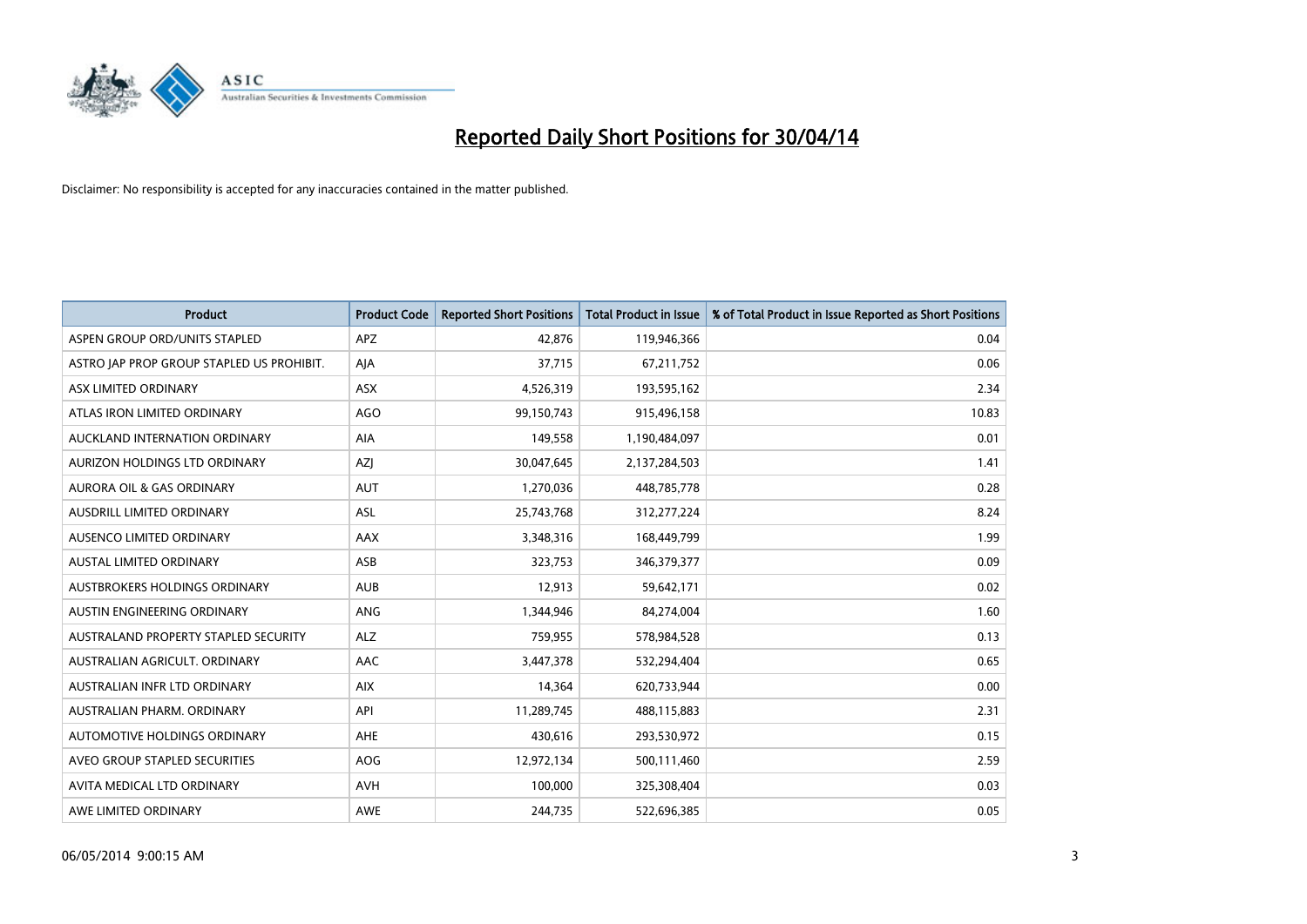

| <b>Product</b>                       | <b>Product Code</b> | <b>Reported Short Positions</b> | <b>Total Product in Issue</b> | % of Total Product in Issue Reported as Short Positions |
|--------------------------------------|---------------------|---------------------------------|-------------------------------|---------------------------------------------------------|
| <b>AZONTO PET LTD ORDINARY</b>       | APY                 | 1                               | 1,158,625,100                 | 0.00                                                    |
| AZUMAH RESOURCES ORDINARY            | <b>AZM</b>          | $\mathbf{1}$                    | 356,189,096                   | 0.00                                                    |
| BANDANNA ENERGY ORDINARY             | <b>BND</b>          | 26,868,188                      | 528,481,199                   | 5.08                                                    |
| BANK OF QUEENSLAND. ORDINARY         | <b>BOQ</b>          | 7,486,979                       | 339,560,605                   | 2.20                                                    |
| <b>BANNERMAN RESOURCES ORDINARY</b>  | <b>BMN</b>          | 47                              | 324,938,790                   | 0.00                                                    |
| <b>BASE RES LIMITED ORDINARY</b>     | <b>BSE</b>          | 6,474,155                       | 561,840,029                   | 1.15                                                    |
| BATHURST RES LTD. ORDINARY           | <b>BRL</b>          | 11,316,899                      | 944,645,365                   | 1.20                                                    |
| BC IRON LIMITED ORDINARY             | <b>BCI</b>          | 1,971,198                       | 124,028,630                   | 1.59                                                    |
| BEACH ENERGY LIMITED ORDINARY        | <b>BPT</b>          | 18,404,102                      | 1,289,629,060                 | 1.43                                                    |
| BEADELL RESOURCE LTD ORDINARY        | <b>BDR</b>          | 37,926,484                      | 790,777,280                   | 4.80                                                    |
| BEGA CHEESE LTD ORDINARY             | <b>BGA</b>          | 551,614                         | 152,245,802                   | 0.36                                                    |
| BENDIGO AND ADELAIDE ORDINARY        | <b>BEN</b>          | 13,042,015                      | 412,684,737                   | 3.16                                                    |
| BENTHAM IMF LTD ORDINARY             | <b>IMF</b>          | 4,411,443                       | 165,370,269                   | 2.67                                                    |
| BERKELEY RESOURCES ORDINARY          | <b>BKY</b>          | 659                             | 180,361,323                   | 0.00                                                    |
| BETASHARES ASX RES ETF UNITS         | <b>ORE</b>          | 517,432                         | 3,022,150                     | 17.12                                                   |
| <b>BHP BILLITON LIMITED ORDINARY</b> | <b>BHP</b>          | 9,847,821                       | 3,211,691,105                 | 0.31                                                    |
| <b>BIGAIR GROUP LIMITED ORDINARY</b> | <b>BGL</b>          | 39,410                          | 171,525,849                   | 0.02                                                    |
| <b>BILLABONG ORDINARY</b>            | <b>BBG</b>          | 12,061,759                      | 990,370,034                   | 1.22                                                    |
| <b>BIONOMICS LIMITED ORDINARY</b>    | <b>BNO</b>          | 121,847                         | 417,331,567                   | 0.03                                                    |
| <b>BLACKMORES LIMITED ORDINARY</b>   | <b>BKL</b>          | 6,627                           | 17,113,392                    | 0.04                                                    |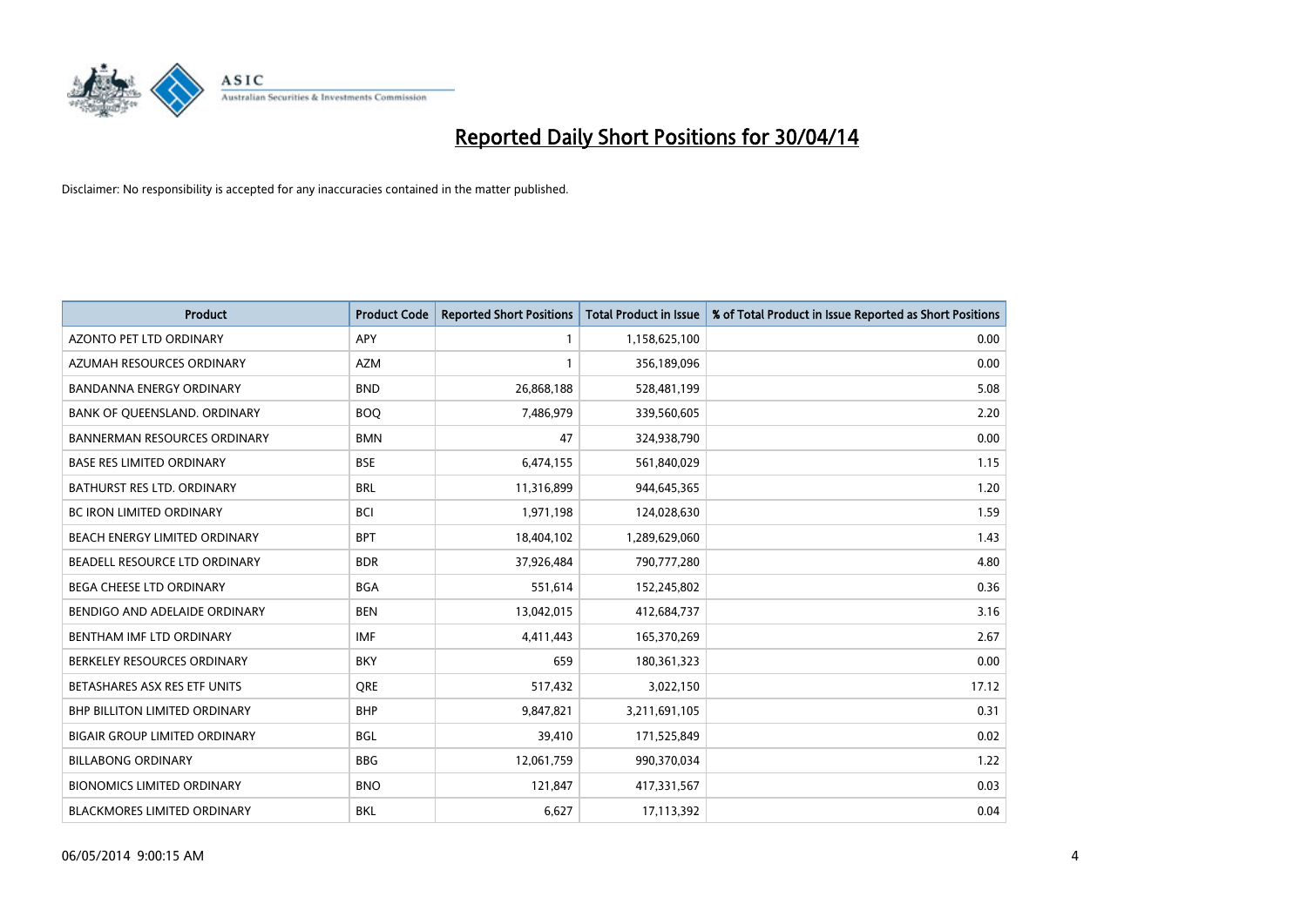

| <b>Product</b>                                | <b>Product Code</b> | <b>Reported Short Positions</b> | <b>Total Product in Issue</b> | % of Total Product in Issue Reported as Short Positions |
|-----------------------------------------------|---------------------|---------------------------------|-------------------------------|---------------------------------------------------------|
| <b>BLACKTHORN RESOURCES ORD US PROHIBITED</b> | <b>BTR</b>          | 425,546                         | 164,285,950                   | 0.26                                                    |
| BLUESCOPE STEEL LTD ORDINARY                  | <b>BSL</b>          | 4,533,154                       | 558,848,896                   | 0.81                                                    |
| <b>BOART LONGYEAR ORDINARY</b>                | <b>BLY</b>          | 46,077,761                      | 461,163,412                   | 9.99                                                    |
| BORAL LIMITED. ORDINARY                       | <b>BLD</b>          | 22,167,293                      | 782,736,249                   | 2.83                                                    |
| <b>BRADKEN LIMITED ORDINARY</b>               | <b>BKN</b>          | 17,853,514                      | 171,027,249                   | 10.44                                                   |
| <b>BRAMBLES LIMITED ORDINARY</b>              | <b>BXB</b>          | 1,424,758                       | 1,562,892,933                 | 0.09                                                    |
| BREVILLE GROUP LTD ORDINARY                   | <b>BRG</b>          | 1,991,428                       | 130,095,322                   | 1.53                                                    |
| <b>BRICKWORKS LIMITED ORDINARY</b>            | <b>BKW</b>          | 12,164                          | 148,038,996                   | 0.01                                                    |
| <b>BROCKMAN MINING LTD ORDINARY</b>           | <b>BCK</b>          | 36                              | 8,381,982,131                 | 0.00                                                    |
| BT INVESTMENT MNGMNT ORDINARY                 | <b>BTT</b>          | 98,239                          | 282,727,073                   | 0.03                                                    |
| <b>BURU ENERGY ORDINARY</b>                   | <b>BRU</b>          | 14,698,672                      | 298,505,530                   | 4.92                                                    |
| <b>BWP TRUST ORDINARY UNITS</b>               | <b>BWP</b>          | 7,911,215                       | 634,395,195                   | 1.25                                                    |
| CABCHARGE AUSTRALIA ORDINARY                  | CAB                 | 8,308,163                       | 120,430,683                   | 6.90                                                    |
| <b>CALTEX AUSTRALIA ORDINARY</b>              | <b>CTX</b>          | 1,490,668                       | 270,000,000                   | 0.55                                                    |
| <b>CAPITOL HEALTH ORDINARY</b>                | CAJ                 | 296,363                         | 431,180,115                   | 0.07                                                    |
| <b>CARDNO LIMITED ORDINARY</b>                | CDD                 | 6,203,763                       | 162,093,266                   | 3.83                                                    |
| CARNARVON PETROLEUM ORDINARY                  | <b>CVN</b>          | 734                             | 986,565,952                   | 0.00                                                    |
| CARSALES.COM LTD ORDINARY                     | <b>CRZ</b>          | 7,250,497                       | 237,803,965                   | 3.05                                                    |
| <b>CASH CONVERTERS ORDINARY</b>               | CCV                 | 11,740,861                      | 428,886,124                   | 2.74                                                    |
| CEDAR WOODS PROP. ORDINARY                    | <b>CWP</b>          | 17,432                          | 73,732,683                    | 0.02                                                    |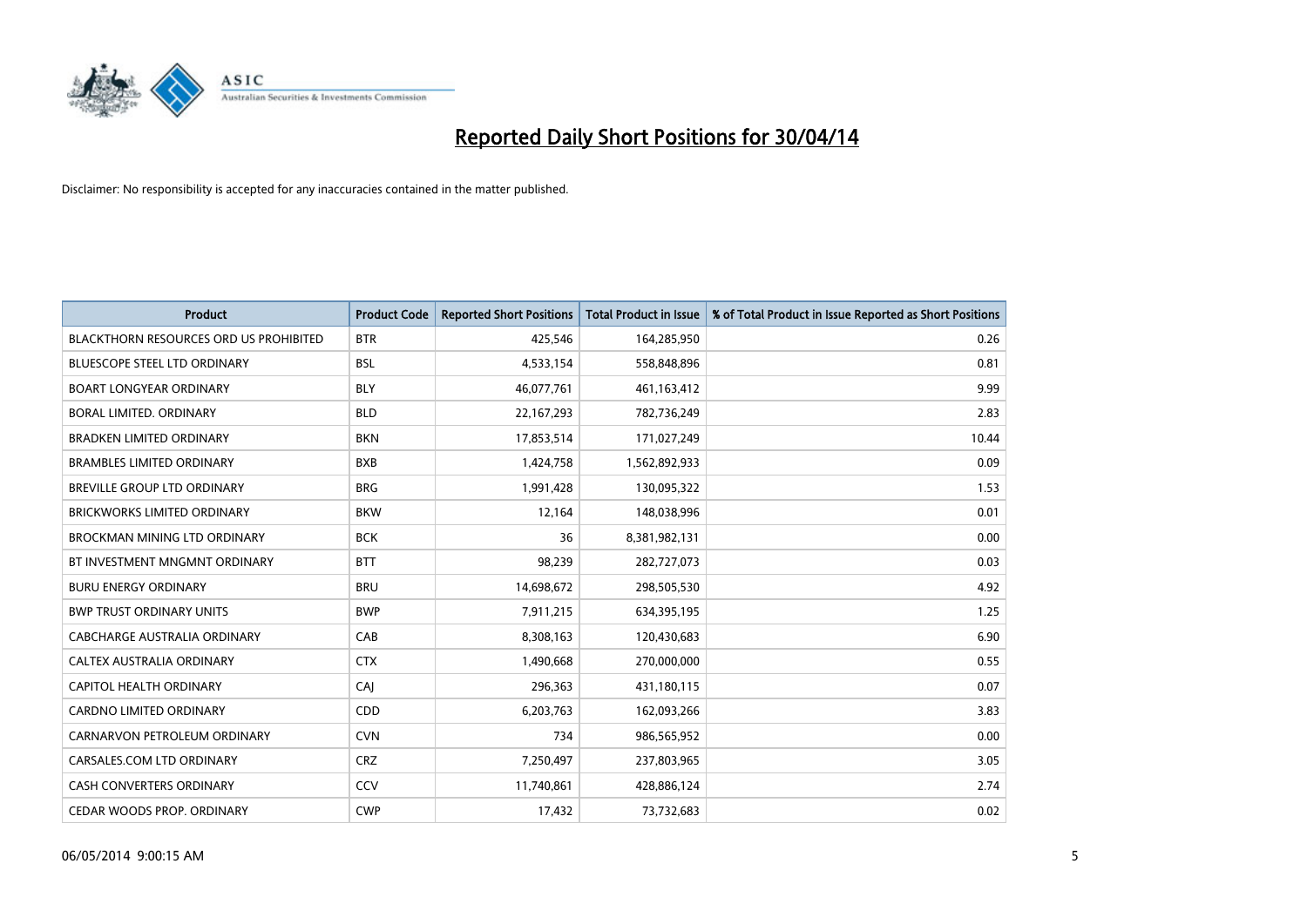

| <b>Product</b>                          | <b>Product Code</b> | <b>Reported Short Positions</b> | <b>Total Product in Issue</b> | % of Total Product in Issue Reported as Short Positions |
|-----------------------------------------|---------------------|---------------------------------|-------------------------------|---------------------------------------------------------|
| CENTRAL PETROLEUM ORDINARY              | <b>CTP</b>          | 516,406                         | 348,718,957                   | 0.15                                                    |
| CFS RETAIL TRUST GRP STAPLED SECURITIES | <b>CFX</b>          | 69,233,350                      | 3,018,050,810                 | 2.29                                                    |
| CHALLENGER DIV.PRO. STAPLED UNITS       | <b>CDI</b>          | 12,628                          | 214,101,013                   | 0.01                                                    |
| <b>CHALLENGER LIMITED ORDINARY</b>      | <b>CGF</b>          | 984,152                         | 530,862,585                   | 0.19                                                    |
| CHANDLER MACLEOD LTD ORDINARY           | <b>CMG</b>          | $\mathbf{1}$                    | 547,985,086                   | 0.00                                                    |
| CHARTER HALL GROUP STAPLED US PROHIBIT. | CHC                 | 189,079                         | 347,925,558                   | 0.05                                                    |
| <b>CHARTER HALL RETAIL UNITS</b>        | <b>CQR</b>          | 11,530,755                      | 369,040,750                   | 3.12                                                    |
| <b>CHORUS LIMITED ORDINARY</b>          | <b>CNU</b>          | 42,954                          | 396,369,767                   | 0.01                                                    |
| CITIGOLD CORP LTD ORDINARY              | <b>CTO</b>          | 153,427                         | 1,495,764,906                 | 0.01                                                    |
| COAL OF AFRICA LTD ORDINARY             | <b>CZA</b>          | 426                             | 1,048,368,613                 | 0.00                                                    |
| COALSPUR MINES LTD ORDINARY             | <b>CPL</b>          | 6,125,444                       | 641,394,435                   | 0.96                                                    |
| <b>COBAR CONSOLIDATED ORDINARY</b>      | CCU                 | 100,000                         | 329,715,353                   | 0.03                                                    |
| COCA-COLA AMATIL ORDINARY               | <b>CCL</b>          | 16,297,191                      | 763,590,249                   | 2.13                                                    |
| <b>COCHLEAR LIMITED ORDINARY</b>        | <b>COH</b>          | 9,519,044                       | 57,062,020                    | 16.68                                                   |
| <b>COCKATOO COAL ORDINARY</b>           | COK                 | 167,987                         | 4,560,196,928                 | 0.00                                                    |
| <b>CODAN LIMITED ORDINARY</b>           | <b>CDA</b>          | 681,005                         | 176,969,924                   | 0.38                                                    |
| <b>COFFEY INTERNATIONAL ORDINARY</b>    | <b>COF</b>          | 1,917                           | 255,833,165                   | 0.00                                                    |
| <b>COLLECTION HOUSE ORDINARY</b>        | <b>CLH</b>          | 2,150,000                       | 129,717,785                   | 1.66                                                    |
| COMMONWEALTH BANK, ORDINARY             | <b>CBA</b>          | 8,846,724                       | 1,621,319,194                 | 0.55                                                    |
| <b>COMPASS RESOURCES ORDINARY</b>       | <b>CMR</b>          | 7,472                           | 1,403,744,100                 | 0.00                                                    |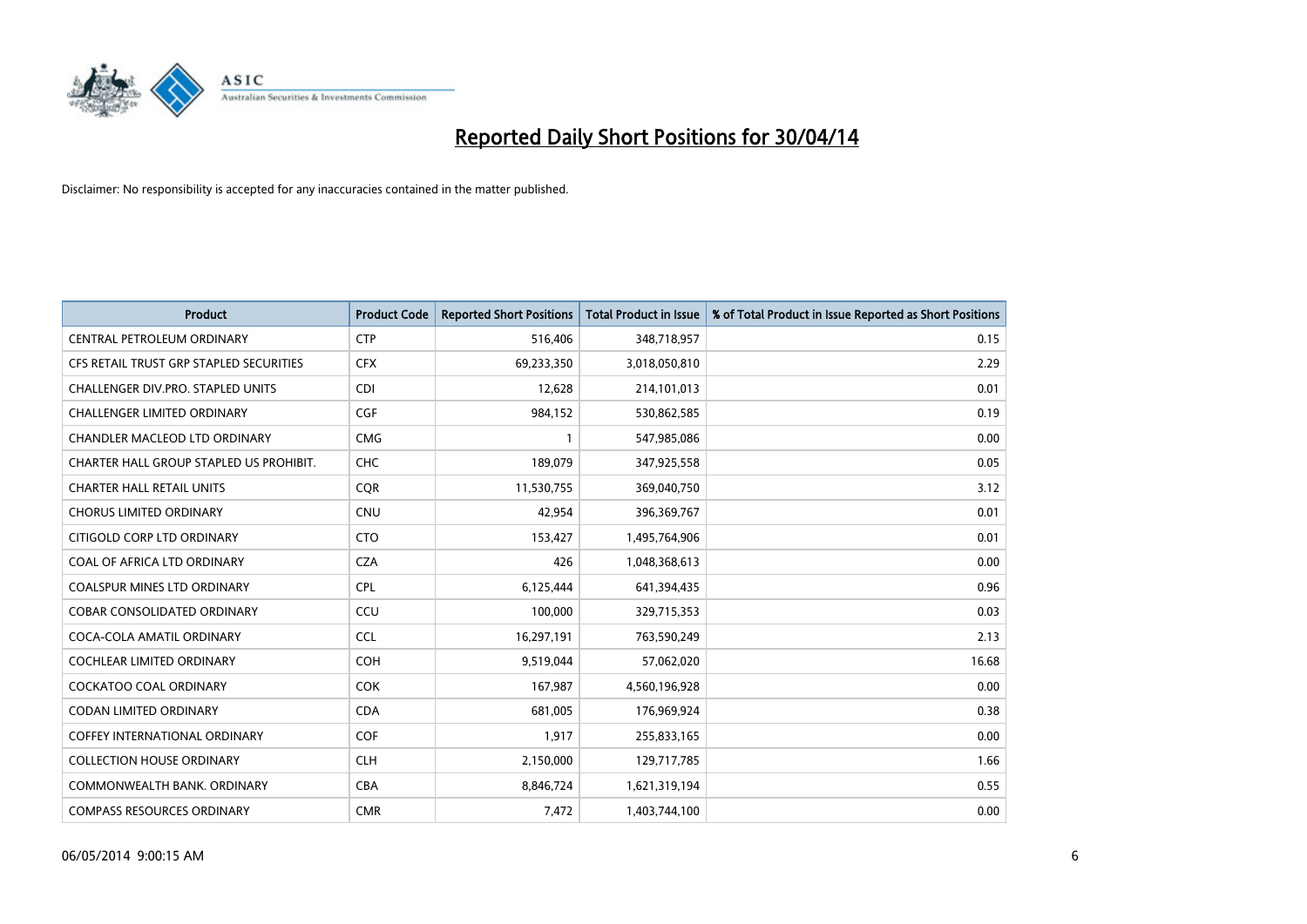

| <b>Product</b>                          | <b>Product Code</b> | <b>Reported Short Positions</b> | <b>Total Product in Issue</b> | % of Total Product in Issue Reported as Short Positions |
|-----------------------------------------|---------------------|---------------------------------|-------------------------------|---------------------------------------------------------|
| <b>COMPUTERSHARE LTD ORDINARY</b>       | <b>CPU</b>          | 12,270,520                      | 556,203,079                   | 2.21                                                    |
| COOPER ENERGY LTD ORDINARY              | <b>COE</b>          | 2,299                           | 329,235,509                   | 0.00                                                    |
| <b>CORP TRAVEL LIMITED ORDINARY</b>     | <b>CTD</b>          | 75,597                          | 89,890,762                    | 0.08                                                    |
| COVER-MORE GRP LTD ORDINARY             | <b>CVO</b>          | 2,853,032                       | 317,750,000                   | 0.90                                                    |
| <b>CREDIT CORP GROUP ORDINARY</b>       | <b>CCP</b>          | 327,939                         | 46,131,882                    | 0.71                                                    |
| <b>CROMWELL PROP STAPLED SECURITIES</b> | <b>CMW</b>          | 14,851,752                      | 1,724,697,156                 | 0.86                                                    |
| <b>CROWE HORWATH AUS ORDINARY</b>       | <b>CRH</b>          | 937,623                         | 273,005,429                   | 0.34                                                    |
| CROWN RESORTS LTD ORDINARY              | <b>CWN</b>          | 3,027,226                       | 728,394,185                   | 0.42                                                    |
| <b>CSG LIMITED ORDINARY</b>             | CSV                 | 148,650                         | 278,973,075                   | 0.05                                                    |
| <b>CSL LIMITED ORDINARY</b>             | <b>CSL</b>          | 567,851                         | 480,673,173                   | 0.12                                                    |
| <b>CSR LIMITED ORDINARY</b>             | <b>CSR</b>          | 14,308,481                      | 506,000,315                   | 2.83                                                    |
| <b>CUDECO LIMITED ORDINARY</b>          | CDU                 | 8,793,367                       | 234,583,408                   | 3.75                                                    |
| DART ENERGY LTD ORDINARY                | <b>DTE</b>          | 4,520,358                       | 1,108,752,733                 | 0.41                                                    |
| DATA#3 LIMITED ORDINARY                 | DTL                 | 167,235                         | 153,974,950                   | 0.11                                                    |
| DAVID JONES LIMITED ORDINARY            | <b>DJS</b>          | 17,666,406                      | 537,137,845                   | 3.29                                                    |
| DECMIL GROUP LIMITED ORDINARY           | <b>DCG</b>          | 1,756,550                       | 168,657,794                   | 1.04                                                    |
| DEEP YELLOW LIMITED ORDINARY            | <b>DYL</b>          | 840                             | 1,617,041,367                 | 0.00                                                    |
| DEXUS PROPERTY GROUP STAPLED UNITS      | <b>DXS</b>          | 14,203,978                      | 5,433,110,810                 | 0.26                                                    |
| DICK SMITH HLDGS ORDINARY               | <b>DSH</b>          | 13,866,761                      | 236,511,364                   | 5.86                                                    |
| DISCOVERY METALS LTD ORDINARY           | <b>DML</b>          | 1,891,610                       | 560,034,418                   | 0.34                                                    |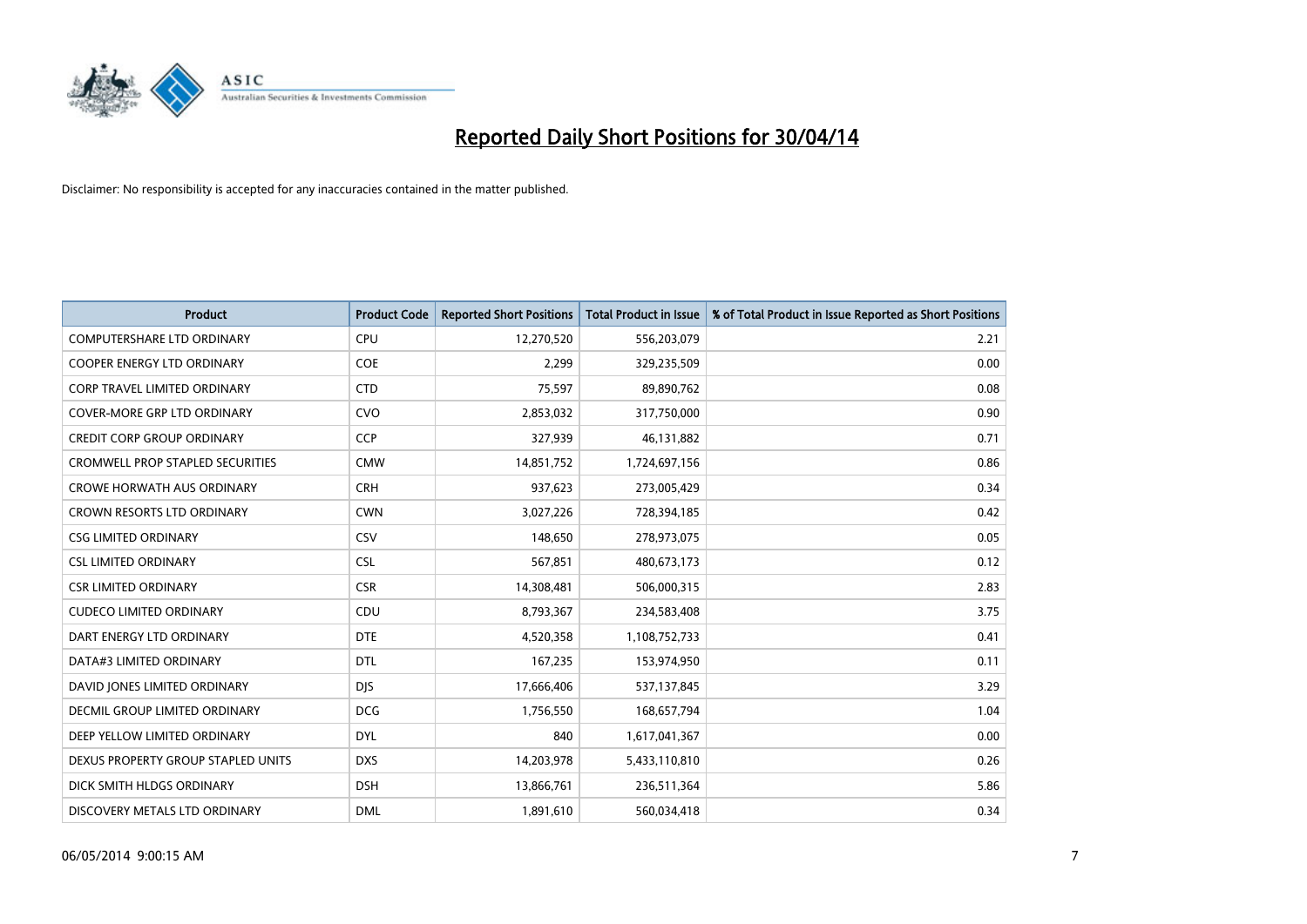

| <b>Product</b>                       | <b>Product Code</b> | <b>Reported Short Positions</b> | <b>Total Product in Issue</b> | % of Total Product in Issue Reported as Short Positions |
|--------------------------------------|---------------------|---------------------------------|-------------------------------|---------------------------------------------------------|
| DOMINO PIZZA ENTERPR ORDINARY        | <b>DMP</b>          | 1,850,866                       | 85,915,713                    | 2.15                                                    |
| DONACO INTERNATIONAL ORDINARY        | <b>DNA</b>          | 3,079,681                       | 430,516,312                   | 0.72                                                    |
| DOWNER EDI LIMITED ORDINARY          | <b>DOW</b>          | 14,785,407                      | 435,399,975                   | 3.40                                                    |
| DRAGON MINING LTD ORDINARY           | <b>DRA</b>          | 147                             | 88,840,613                    | 0.00                                                    |
| DRILLSEARCH ENERGY ORDINARY          | <b>DLS</b>          | 12,806,057                      | 432,965,895                   | 2.96                                                    |
| DUET GROUP STAPLED US PROHIBIT.      | <b>DUE</b>          | 13,371,860                      | 1,317,809,323                 | 1.01                                                    |
| <b>DULUXGROUP LIMITED ORDINARY</b>   | <b>DLX</b>          | 2,349,988                       | 381,093,950                   | 0.62                                                    |
| <b>DWS LTD ORDINARY</b>              | <b>DWS</b>          | 6,450                           | 132,362,763                   | 0.00                                                    |
| ECHO ENTERTAINMENT ORDINARY          | <b>EGP</b>          | 35,400,153                      | 825,672,730                   | 4.29                                                    |
| <b>ELDERS LIMITED ORDINARY</b>       | <b>ELD</b>          | 19,707,945                      | 455,013,329                   | 4.33                                                    |
| ELEMENTAL MINERALS ORDINARY          | <b>ELM</b>          | 170,288                         | 303,263,391                   | 0.06                                                    |
| <b>EMECO HOLDINGS ORDINARY</b>       | <b>EHL</b>          | 13,969,702                      | 599,675,707                   | 2.33                                                    |
| <b>ENDEAVOUR MIN CORP CDI 1:1</b>    | <b>EVR</b>          | 31,265                          | 59,800,104                    | 0.05                                                    |
| <b>ENERGY RESOURCES ORDINARY 'A'</b> | <b>ERA</b>          | 8,844,703                       | 517,725,062                   | 1.71                                                    |
| <b>ENERGY WORLD CORPOR, ORDINARY</b> | <b>EWC</b>          | 43,256,483                      | 1,734,166,672                 | 2.49                                                    |
| <b>ENVESTRA LIMITED ORDINARY</b>     | <b>ENV</b>          | 383,587                         | 1,796,808,474                 | 0.02                                                    |
| EQUATORIAL RES LTD ORDINARY          | EQX                 | 182                             | 122,185,353                   | 0.00                                                    |
| EQUITY TRUSTEES ORDINARY             | EQT                 | 32,932                          | 14,600,582                    | 0.23                                                    |
| ERM POWER LIMITED ORDINARY           | EPW                 | 305,581                         | 239,269,727                   | 0.13                                                    |
| ETHANE PIPELINE STAPLED SECURITIES   | <b>EPX</b>          | 8,475                           | 69,302,275                    | 0.01                                                    |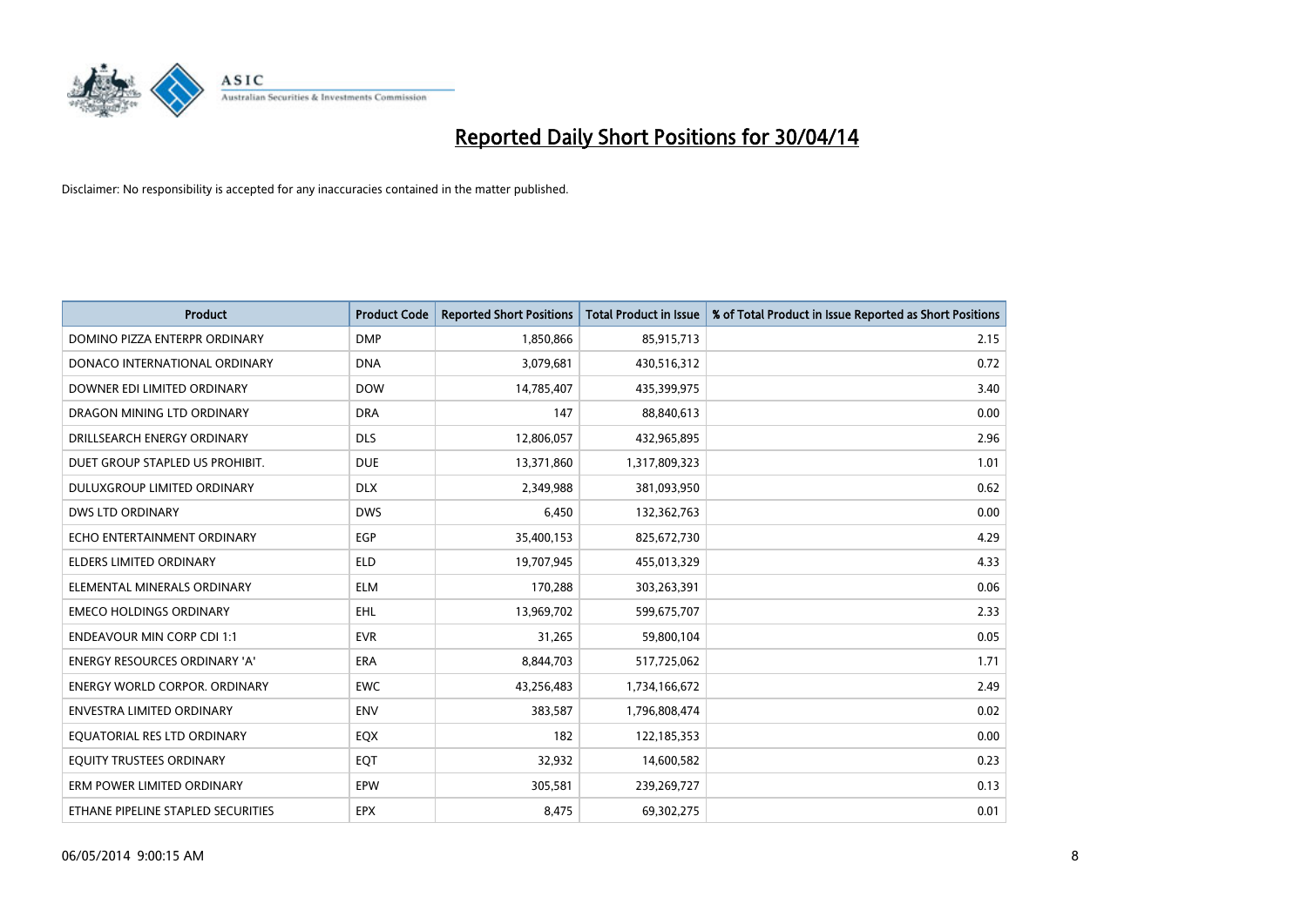

| <b>Product</b>                         | <b>Product Code</b> | <b>Reported Short Positions</b> | <b>Total Product in Issue</b> | % of Total Product in Issue Reported as Short Positions |
|----------------------------------------|---------------------|---------------------------------|-------------------------------|---------------------------------------------------------|
| EVOLUTION MINING LTD ORDINARY          | <b>EVN</b>          | 28,232,524                      | 709,989,453                   | 3.98                                                    |
| FAIRFAX MEDIA LTD ORDINARY             | <b>FXJ</b>          | 83,112,999                      | 2,351,955,725                 | 3.53                                                    |
| <b>FANTASTIC HOLDINGS ORDINARY</b>     | <b>FAN</b>          | 14,728                          | 103,068,398                   | 0.01                                                    |
| FAR LTD ORDINARY                       | <b>FAR</b>          | 23,853,774                      | 2,499,846,742                 | 0.95                                                    |
| FEDERATION CNTRES ORD/UNIT STAPLED SEC | <b>FDC</b>          | 3,419,455                       | 1,427,641,565                 | 0.24                                                    |
| FINBAR GROUP LIMITED ORDINARY          | <b>FRI</b>          | 11,704                          | 227,018,204                   | 0.01                                                    |
| FISHER & PAYKEL H. ORDINARY            | <b>FPH</b>          | 1,178,410                       | 551,121,498                   | 0.21                                                    |
| FLEETWOOD CORP ORDINARY                | <b>FWD</b>          | 2,265,176                       | 60,581,211                    | 3.74                                                    |
| FLETCHER BUILDING ORDINARY             | <b>FBU</b>          | 981,653                         | 687,854,788                   | 0.14                                                    |
| FLEXIGROUP LIMITED ORDINARY            | <b>FXL</b>          | 1,694,481                       | 304,096,060                   | 0.56                                                    |
| FLIGHT CENTRE TRAVEL ORDINARY          | <b>FLT</b>          | 5,976,339                       | 100,558,707                   | 5.94                                                    |
| FLINDERS MINES LTD ORDINARY            | <b>FMS</b>          | 18,948,084                      | 2,400,995,602                 | 0.79                                                    |
| <b>FOCUS MINERALS LTD ORDINARY</b>     | <b>FML</b>          | 1,936,223                       | 9,137,375,877                 | 0.02                                                    |
| FONTERRA SHARE FUND ORDINARY UNITS     | <b>FSF</b>          | 25                              | 106,627,436                   | 0.00                                                    |
| <b>FORGE GROUP LIMITED ORDINARY</b>    | FGE                 | 2,714,488                       | 86,169,014                    | 3.15                                                    |
| FORTESCUE METALS GRP ORDINARY          | <b>FMG</b>          | 166,208,885                     | 3,113,798,151                 | 5.34                                                    |
| FREEDOM FOOD LTD ORDINARY              | <b>FNP</b>          | 10,000                          | 149,846,138                   | 0.01                                                    |
| <b>FREELANCER LTD ORDINARY</b>         | <b>FLN</b>          | 112,586                         | 436,500,000                   | 0.03                                                    |
| <b>G.U.D. HOLDINGS ORDINARY</b>        | GUD                 | 2,805,700                       | 71,066,740                    | 3.95                                                    |
| <b>G8 EDUCATION LIMITED ORDINARY</b>   | <b>GEM</b>          | 10,176,490                      | 316,484,749                   | 3.22                                                    |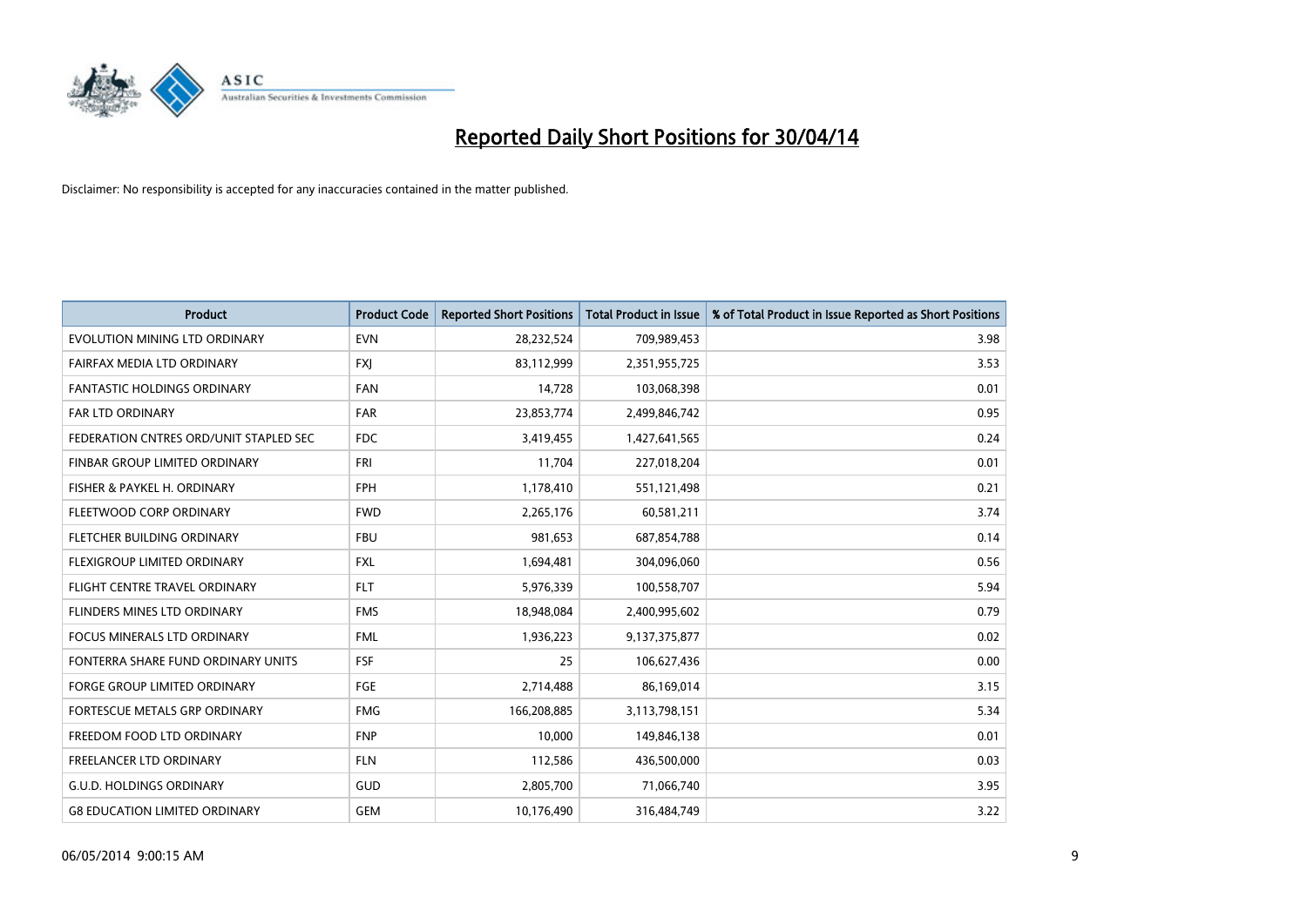

| Product                                          | <b>Product Code</b> | <b>Reported Short Positions</b> | <b>Total Product in Issue</b> | % of Total Product in Issue Reported as Short Positions |
|--------------------------------------------------|---------------------|---------------------------------|-------------------------------|---------------------------------------------------------|
| <b>GALAXY RESOURCES ORDINARY</b>                 | GXY                 | 468,426                         | 1,027,073,389                 | 0.05                                                    |
| <b>GBST HOLDINGS., ORDINARY</b>                  | <b>GBT</b>          | 15,911                          | 66,561,725                    | 0.02                                                    |
| <b>GDI PROPERTY GRP STAPLED SECURITIES</b>       | <b>GDI</b>          | 1,724,552                       | 567,575,025                   | 0.30                                                    |
| <b>GENETIC TECHNOLOGIES ORDINARY</b>             | GTG                 | 2,193,630                       | 664,769,002                   | 0.33                                                    |
| <b>GEODYNAMICS LIMITED ORDINARY</b>              | GDY                 | 819                             | 406,452,608                   | 0.00                                                    |
| GI DYNAMICS, INC CDI US PROHIBITED               | GID                 | 1,262,676                       | 398,231,465                   | 0.32                                                    |
| <b>GINDALBIE METALS LTD ORDINARY</b>             | GBG                 | 39,213,885                      | 1,493,660,842                 | 2.63                                                    |
| <b>GOODMAN FIELDER, ORDINARY</b>                 | GFF                 | 36,000,129                      | 1,955,559,207                 | 1.84                                                    |
| <b>GOODMAN GROUP STAPLED</b>                     | <b>GMG</b>          | 4,812,395                       | 1,727,685,976                 | 0.28                                                    |
| <b>GPT GROUP STAPLED SEC.</b>                    | <b>GPT</b>          | 7,613,664                       | 1,685,460,955                 | 0.45                                                    |
| <b>GRAINCORP LIMITED A CLASS ORDINARY</b>        | <b>GNC</b>          | 5,318,499                       | 228,855,628                   | 2.32                                                    |
| <b>GRANGE RESOURCES, ORDINARY</b>                | GRR                 | 4,840,275                       | 1,157,097,869                 | 0.42                                                    |
| <b>GREENCROSS LIMITED ORDINARY</b>               | GXL                 | 3,097                           | 90,893,174                    | 0.00                                                    |
| <b>GREENLAND MIN EN LTD ORDINARY</b>             | GGG                 | 3,584,891                       | 575,497,356                   | 0.62                                                    |
| <b>GROWTHPOINT PROPERTY ORD/UNIT STAPLED SEC</b> | GOZ                 | 1,306,336                       | 488,029,437                   | 0.27                                                    |
| <b>GRYPHON MINERALS LTD ORDINARY</b>             | GRY                 | 3,636,233                       | 400,889,282                   | 0.91                                                    |
| <b>GUILDFORD COAL LTD ORDINARY</b>               | <b>GUF</b>          | 2,809,357                       | 761,857,020                   | 0.37                                                    |
| <b>GWA GROUP LTD ORDINARY</b>                    | <b>GWA</b>          | 10,744,160                      | 306,533,770                   | 3.51                                                    |
| HARVEY NORMAN ORDINARY                           | <b>HVN</b>          | 63,698,861                      | 1,062,316,784                 | 6.00                                                    |
| <b>HENDERSON GROUP CDI 1:1</b>                   | <b>HGG</b>          | 1,740,814                       | 639,330,231                   | 0.27                                                    |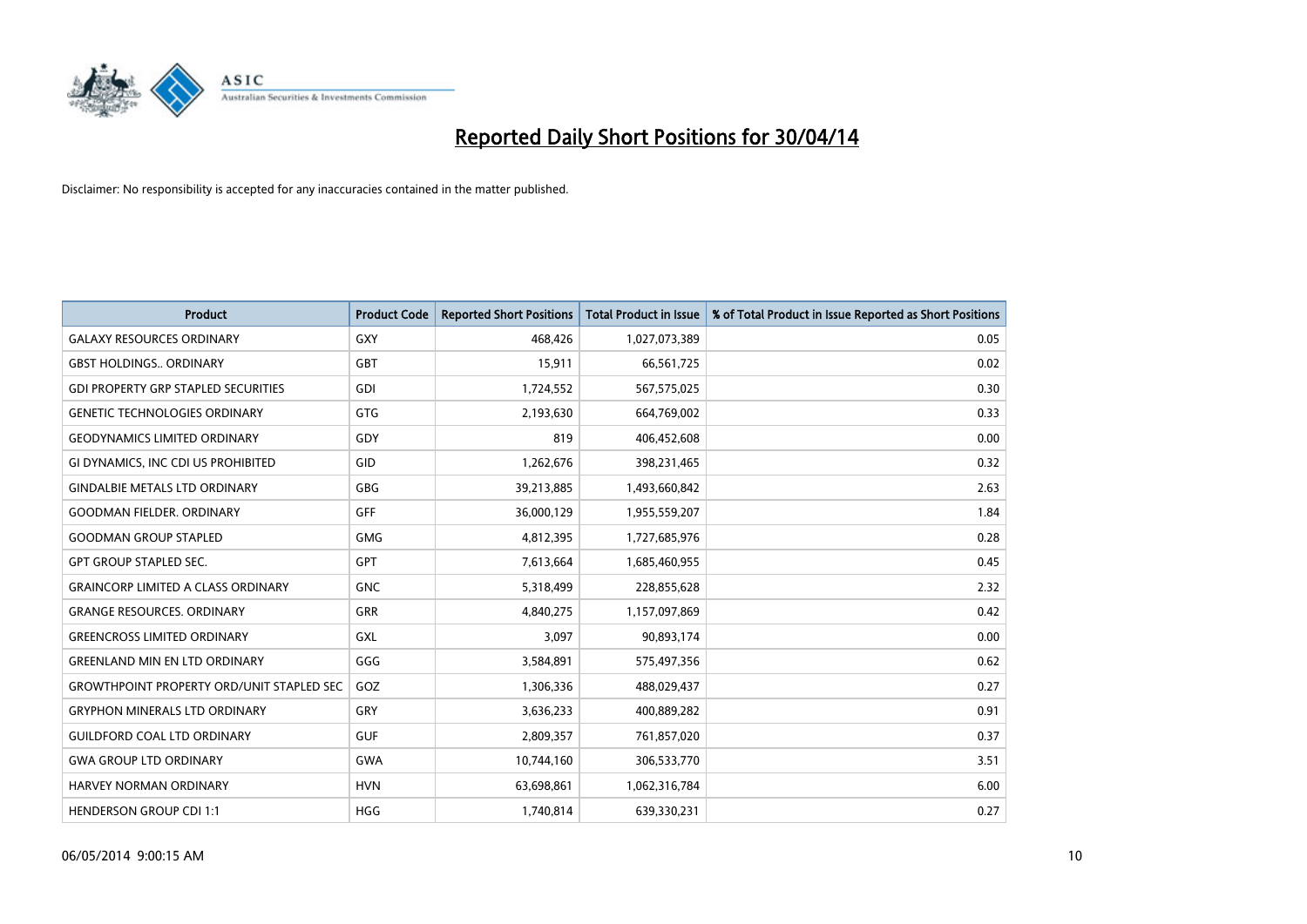

| Product                                  | <b>Product Code</b> | <b>Reported Short Positions</b> | <b>Total Product in Issue</b> | % of Total Product in Issue Reported as Short Positions |
|------------------------------------------|---------------------|---------------------------------|-------------------------------|---------------------------------------------------------|
| HFA HOLDINGS LIMITED ORDINARY            | <b>HFA</b>          | 3,809                           | 118,738,157                   | 0.00                                                    |
| HIGHLANDS PACIFIC ORDINARY               | <b>HIG</b>          | 3,153                           | 854,261,346                   | 0.00                                                    |
| HILLGROVE RES LTD ORDINARY               | <b>HGO</b>          | 794,270                         | 1,180,889,221                 | 0.07                                                    |
| <b>HILLS LTD ORDINARY</b>                | <b>HIL</b>          | 500,000                         | 235, 173, 156                 | 0.21                                                    |
| HORIZON OIL LIMITED ORDINARY             | <b>HZN</b>          | 98,093,473                      | 1,301,147,932                 | 7.54                                                    |
| HOT CHILI LTD ORDINARY                   | <b>HCH</b>          | 533                             | 347,732,196                   | 0.00                                                    |
| <b>HOTEL PROPERTY STAPLED</b>            | <b>HPI</b>          | 64,096                          | 132,870,000                   | 0.05                                                    |
| <b>IBUY GROUP LTD ORDINARY</b>           | <b>IBY</b>          | 1,156,600                       | 417,609,313                   | 0.28                                                    |
| <b>ICAR ASIA LTD ORDINARY</b>            | ICQ                 | 29,000                          | 121,889,834                   | 0.02                                                    |
| <b>ICON ENERGY LIMITED ORDINARY</b>      | <b>ICN</b>          | 27,075                          | 615,774,351                   | 0.00                                                    |
| <b>IINET LIMITED ORDINARY</b>            | <b>IIN</b>          | 3,375,012                       | 161,238,847                   | 2.09                                                    |
| ILUKA RESOURCES ORDINARY                 | ILU                 | 39,548,724                      | 418,700,517                   | 9.45                                                    |
| <b>IMDEX LIMITED ORDINARY</b>            | <b>IMD</b>          | 4,252,468                       | 210,473,188                   | 2.02                                                    |
| <b>INCITEC PIVOT ORDINARY</b>            | IPL                 | 18,677,574                      | 1,644,919,097                 | 1.14                                                    |
| <b>INDEPENDENCE GROUP ORDINARY</b>       | <b>IGO</b>          | 567,836                         | 233,323,905                   | 0.24                                                    |
| <b>INDOCHINE MINING LTD ORDINARY</b>     | IDC                 | 18,008                          | 1,003,497,126                 | 0.00                                                    |
| INDOPHIL RESOURCES ORDINARY              | <b>IRN</b>          | 462,559                         | 1,203,146,194                 | 0.04                                                    |
| <b>INDUSTRIA REIT STAPLED</b>            | <b>IDR</b>          | 11,617                          | 125,000,001                   | 0.01                                                    |
| <b>INFIGEN ENERGY STAPLED SECURITIES</b> | <b>IFN</b>          | 3,061,862                       | 764,993,434                   | 0.40                                                    |
| INGENIA GROUP STAPLED SECURITIES         | <b>INA</b>          | 993,491                         | 676,240,232                   | 0.15                                                    |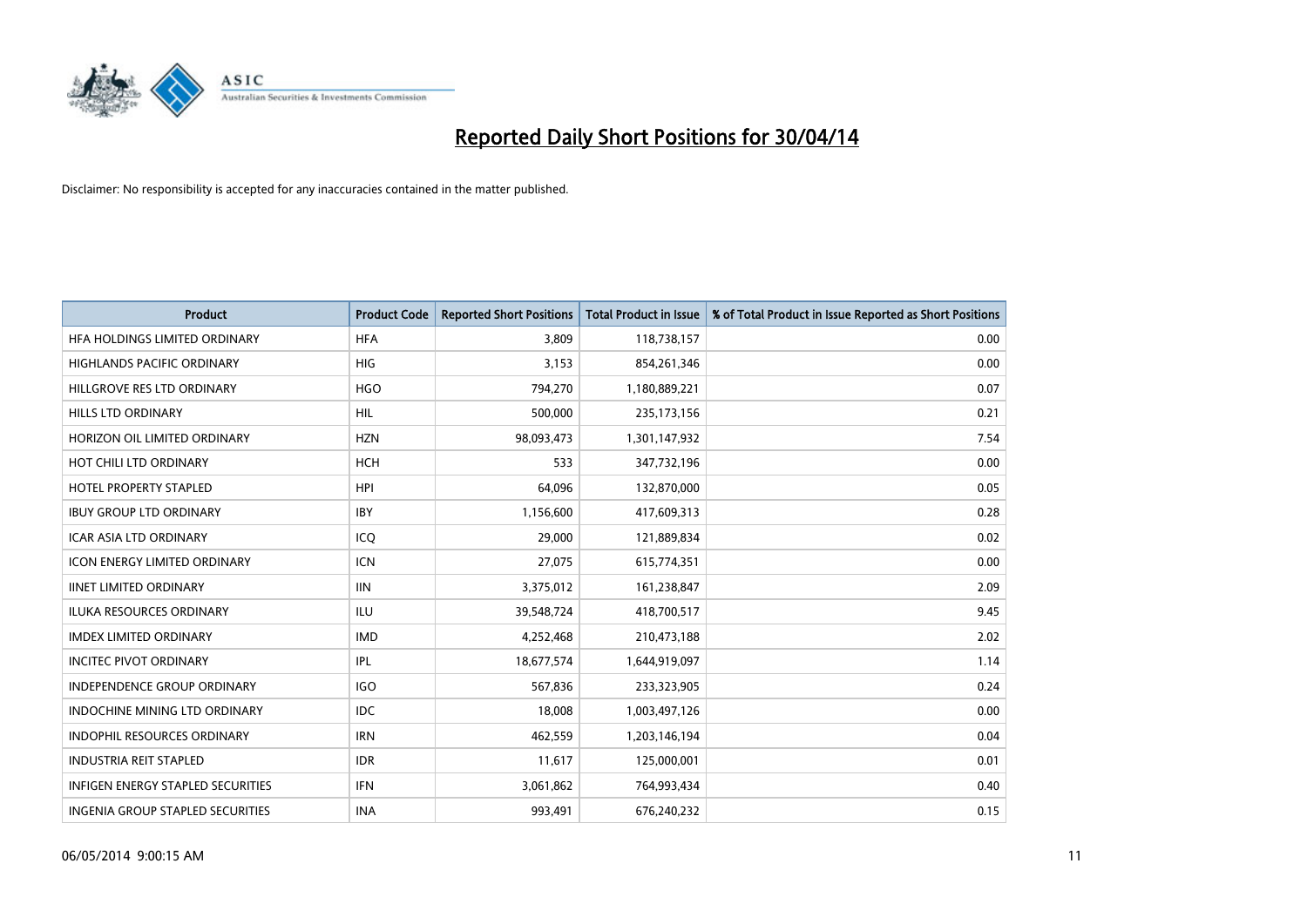

| <b>Product</b>                                  | <b>Product Code</b> | <b>Reported Short Positions</b> | <b>Total Product in Issue</b> | % of Total Product in Issue Reported as Short Positions |
|-------------------------------------------------|---------------------|---------------------------------|-------------------------------|---------------------------------------------------------|
| <b>INSURANCE AUSTRALIA ORDINARY</b>             | IAG                 | 24,092,623                      | 2,341,618,048                 | 1.03                                                    |
| <b>INTREPID MINES ORDINARY</b>                  | <b>IAU</b>          | 17,914,160                      | 556,764,680                   | 3.22                                                    |
| <b>INVESTA OFFICE FUND STAPLED SECURITIES</b>   | <b>IOF</b>          | 526,674                         | 614,047,458                   | 0.09                                                    |
| <b>INVOCARE LIMITED ORDINARY</b>                | <b>IVC</b>          | 4,148,057                       | 110,030,298                   | 3.77                                                    |
| <b>IOOF HOLDINGS LTD ORDINARY</b>               | IFL                 | 2,297,776                       | 232,118,034                   | 0.99                                                    |
| <b>IPROPERTY GROUP LTD ORDINARY</b>             | <b>IPP</b>          | 584,195                         | 181,579,840                   | 0.32                                                    |
| <b>IRESS LIMITED ORDINARY</b>                   | <b>IRE</b>          | 937,481                         | 158,585,126                   | 0.59                                                    |
| <b>IRON ORE HOLDINGS ORDINARY</b>               | <b>IOH</b>          | 26,197                          | 161,174,005                   | 0.02                                                    |
| <b>ISELECT LTD ORDINARY</b>                     | <b>ISU</b>          | 329,795                         | 260,889,894                   | 0.13                                                    |
| <b>IAMES HARDIE INDUST CHESS DEPOSITARY INT</b> | <b>IHX</b>          | 4,881,212                       | 445,037,502                   | 1.10                                                    |
| <b>JATENERGY LIMITED ORDINARY</b>               | JAT                 | 26,337                          | 103,565,568                   | 0.03                                                    |
| <b>IB HI-FI LIMITED ORDINARY</b>                | <b>IBH</b>          | 11,653,556                      | 100,385,400                   | 11.61                                                   |
| <b>KAGARA LTD ORDINARY</b>                      | KZL                 | 3,349,855                       | 798,953,117                   | 0.42                                                    |
| KAROON GAS AUSTRALIA ORDINARY                   | <b>KAR</b>          | 14,826,015                      | 255,841,581                   | 5.79                                                    |
| KATHMANDU HOLD LTD ORDINARY                     | <b>KMD</b>          | 304,180                         | 200,473,338                   | 0.15                                                    |
| <b>KBL MINING LIMITED ORDINARY</b>              | <b>KBL</b>          | 1,820                           | 393,535,629                   | 0.00                                                    |
| KINGSGATE CONSOLID. ORDINARY                    | <b>KCN</b>          | 7,774,603                       | 223,584,937                   | 3.48                                                    |
| KINGSROSE MINING LTD ORDINARY                   | <b>KRM</b>          | 264,471                         | 358,611,493                   | 0.07                                                    |
| LEIGHTON HOLDINGS ORDINARY                      | LEI                 | 10,948,161                      | 126,737,133                   | 8.64                                                    |
| LEND LEASE GROUP UNIT/ORD STAPLED               | LLC                 | 4,768,378                       | 577,475,833                   | 0.83                                                    |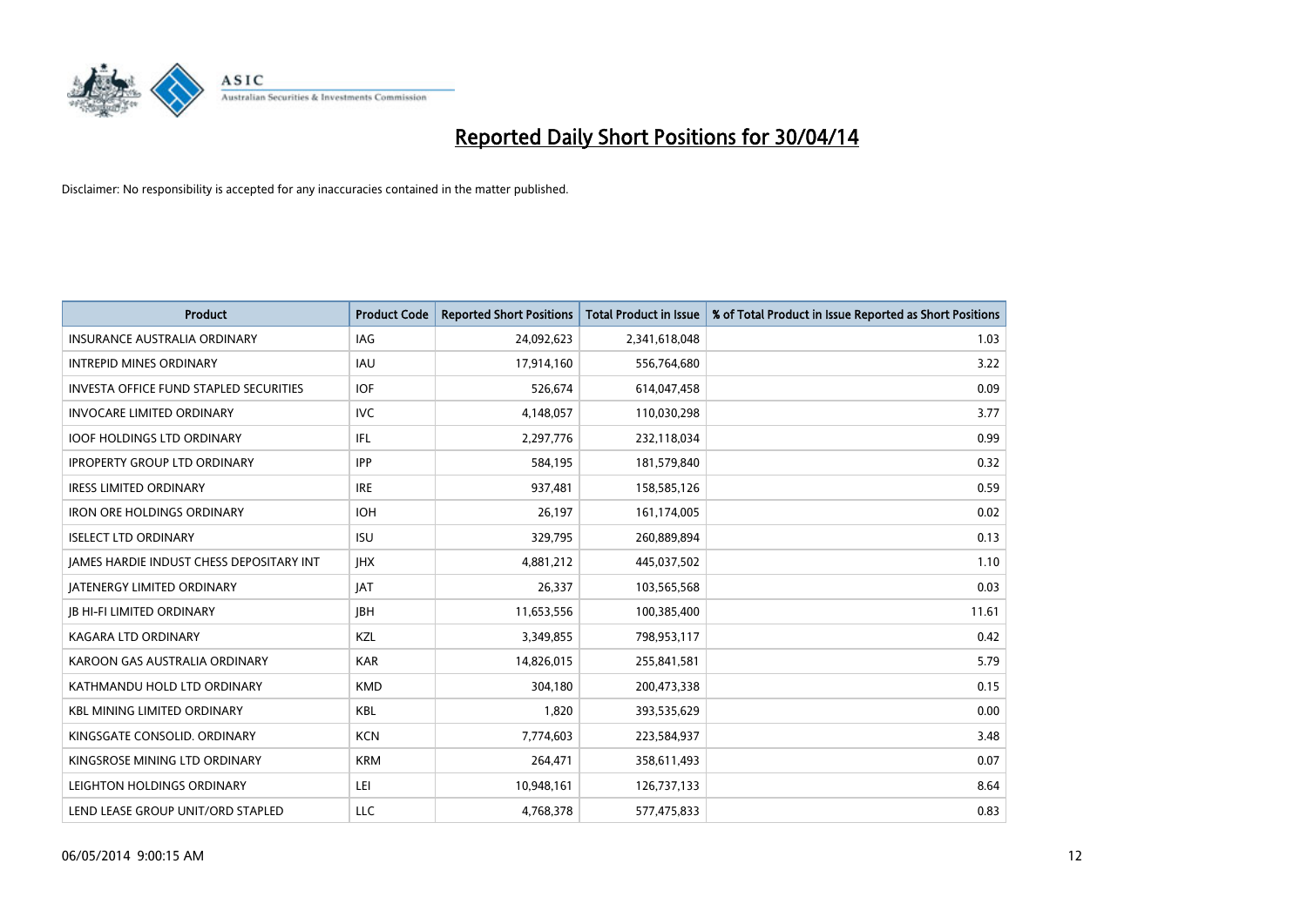

| <b>Product</b>                        | <b>Product Code</b> | <b>Reported Short Positions</b> | <b>Total Product in Issue</b> | % of Total Product in Issue Reported as Short Positions |
|---------------------------------------|---------------------|---------------------------------|-------------------------------|---------------------------------------------------------|
| LIQUEFIED NATURAL ORDINARY            | <b>LNG</b>          | 121,532                         | 355,829,015                   | 0.03                                                    |
| LONESTAR RESO LTD ORDINARY            | <b>LNR</b>          | 255,536                         | 697,187,211                   | 0.04                                                    |
| LYCOPODIUM LIMITED ORDINARY           | LYL                 | 1                               | 38,955,103                    | 0.00                                                    |
| LYNAS CORPORATION ORDINARY            | <b>LYC</b>          | 130,305,077                     | 1,961,185,594                 | 6.64                                                    |
| <b>M2 GRP LTD ORDINARY</b>            | <b>MTU</b>          | 15,709,460                      | 179,511,351                   | 8.75                                                    |
| <b>MACA LIMITED ORDINARY</b>          | <b>MLD</b>          | 185,445                         | 202,676,373                   | 0.09                                                    |
| <b>MACMAHON HOLDINGS ORDINARY</b>     | <b>MAH</b>          | 30,077                          | 1,261,699,966                 | 0.00                                                    |
| MACO ATLAS ROADS GRP ORDINARY STAPLED | <b>MQA</b>          | 5,304,074                       | 487,230,540                   | 1.09                                                    |
| MACQUARIE GROUP LTD ORDINARY          | <b>MOG</b>          | 1,157,777                       | 321,074,750                   | 0.36                                                    |
| MAGELLAN FIN GRP LTD ORDINARY         | <b>MFG</b>          | 2,794,567                       | 157,535,152                   | 1.77                                                    |
| <b>MATRIX C &amp; E LTD ORDINARY</b>  | <b>MCE</b>          | 2,854,702                       | 94,555,428                    | 3.02                                                    |
| MAVERICK DRILLING ORDINARY            | <b>MAD</b>          | 7,232,869                       | 533,885,763                   | 1.35                                                    |
| <b>MAXITRANS INDUSTRIES ORDINARY</b>  | <b>MXI</b>          | 412,269                         | 185,075,653                   | 0.22                                                    |
| MAYNE PHARMA LTD ORDINARY             | <b>MYX</b>          | 680,132                         | 586,651,477                   | 0.12                                                    |
| MCMILLAN SHAKESPEARE ORDINARY         | <b>MMS</b>          | 248,751                         | 74,523,965                    | 0.33                                                    |
| MCPHERSON'S LTD ORDINARY              | <b>MCP</b>          | 167,282                         | 95,434,645                    | 0.18                                                    |
| MEDUSA MINING LTD ORDINARY            | <b>MML</b>          | 4,767,922                       | 207,794,301                   | 2.29                                                    |
| MELBOURNE IT LIMITED ORDINARY         | <b>MLB</b>          | 2,520                           | 92,944,392                    | 0.00                                                    |
| <b>MERMAID MARINE ORDINARY</b>        | <b>MRM</b>          | 6,256,109                       | 366,741,299                   | 1.71                                                    |
| MESOBLAST LIMITED ORDINARY            | <b>MSB</b>          | 19,508,891                      | 321,210,394                   | 6.07                                                    |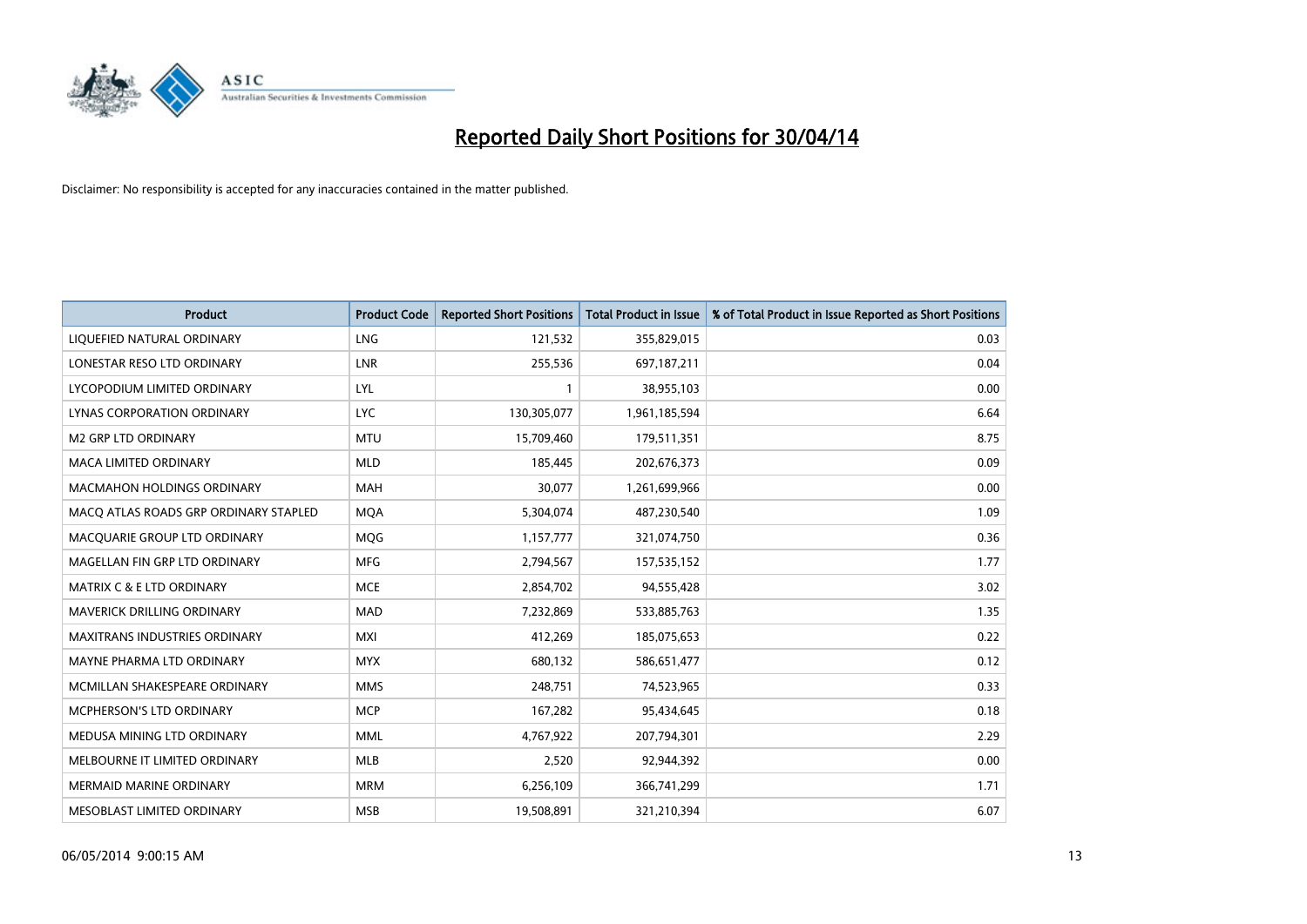

| <b>Product</b>                     | <b>Product Code</b> | <b>Reported Short Positions</b> | <b>Total Product in Issue</b> | % of Total Product in Issue Reported as Short Positions |
|------------------------------------|---------------------|---------------------------------|-------------------------------|---------------------------------------------------------|
| METALS X LIMITED ORDINARY          | <b>MLX</b>          | 736,669                         | 1,655,386,110                 | 0.04                                                    |
| METCASH LIMITED ORDINARY           | <b>MTS</b>          | 100,948,567                     | 888,338,048                   | 11.36                                                   |
| MIGHTY RIVER POWER ORDINARY        | <b>MYT</b>          | 3,675,591                       | 1,400,012,517                 | 0.26                                                    |
| MINCOR RESOURCES NL ORDINARY       | <b>MCR</b>          | 63,844                          | 188,208,274                   | 0.03                                                    |
| MINEMAKERS LIMITED ORDINARY        | <b>MAK</b>          | 3,828                           | 247,504,006                   | 0.00                                                    |
| MINERAL DEPOSITS ORDINARY          | <b>MDL</b>          | 609,462                         | 103,538,786                   | 0.59                                                    |
| MINERAL RESOURCES, ORDINARY        | <b>MIN</b>          | 5,322,120                       | 186,556,246                   | 2.85                                                    |
| MINT WIRELESS ORDINARY             | <b>MNW</b>          | 1,108,794                       | 407,372,395                   | 0.27                                                    |
| MIRABELA NICKEL LTD ORDINARY       | <b>MBN</b>          | 18,855,648                      | 876,801,147                   | 2.15                                                    |
| MIRVAC GROUP STAPLED SECURITIES    | <b>MGR</b>          | 951,205                         | 3,692,279,772                 | 0.03                                                    |
| MOLOPO ENERGY LTD ORDINARY         | <b>MPO</b>          | 243,667                         | 247,275,840                   | 0.10                                                    |
| <b>MONADELPHOUS GROUP ORDINARY</b> | <b>MND</b>          | 11,790,177                      | 92,679,570                    | 12.72                                                   |
| MORTGAGE CHOICE LTD ORDINARY       | MOC                 | 1,923                           | 123,780,387                   | 0.00                                                    |
| <b>MOUNT GIBSON IRON ORDINARY</b>  | <b>MGX</b>          | 11,736,774                      | 1,090,584,232                 | 1.08                                                    |
| MULTIPLEX SITES SITES              | <b>MXUPA</b>        | 1,670                           | 4,500,000                     | 0.04                                                    |
| MURCHISON METALS LTD ORDINARY      | <b>MMX</b>          | 215,291                         | 450,497,346                   | 0.05                                                    |
| MYER HOLDINGS LTD ORDINARY         | <b>MYR</b>          | 70,079,071                      | 585,684,551                   | 11.97                                                   |
| NANOSONICS LIMITED ORDINARY        | <b>NAN</b>          | 391,784                         | 263,798,826                   | 0.15                                                    |
| NATIONAL AUST, BANK ORDINARY       | <b>NAB</b>          | 8,451,545                       | 2,353,771,760                 | 0.36                                                    |
| NATIONAL STORAGE STAPLED           | <b>NSR</b>          | 528,145                         | 244,897,097                   | 0.22                                                    |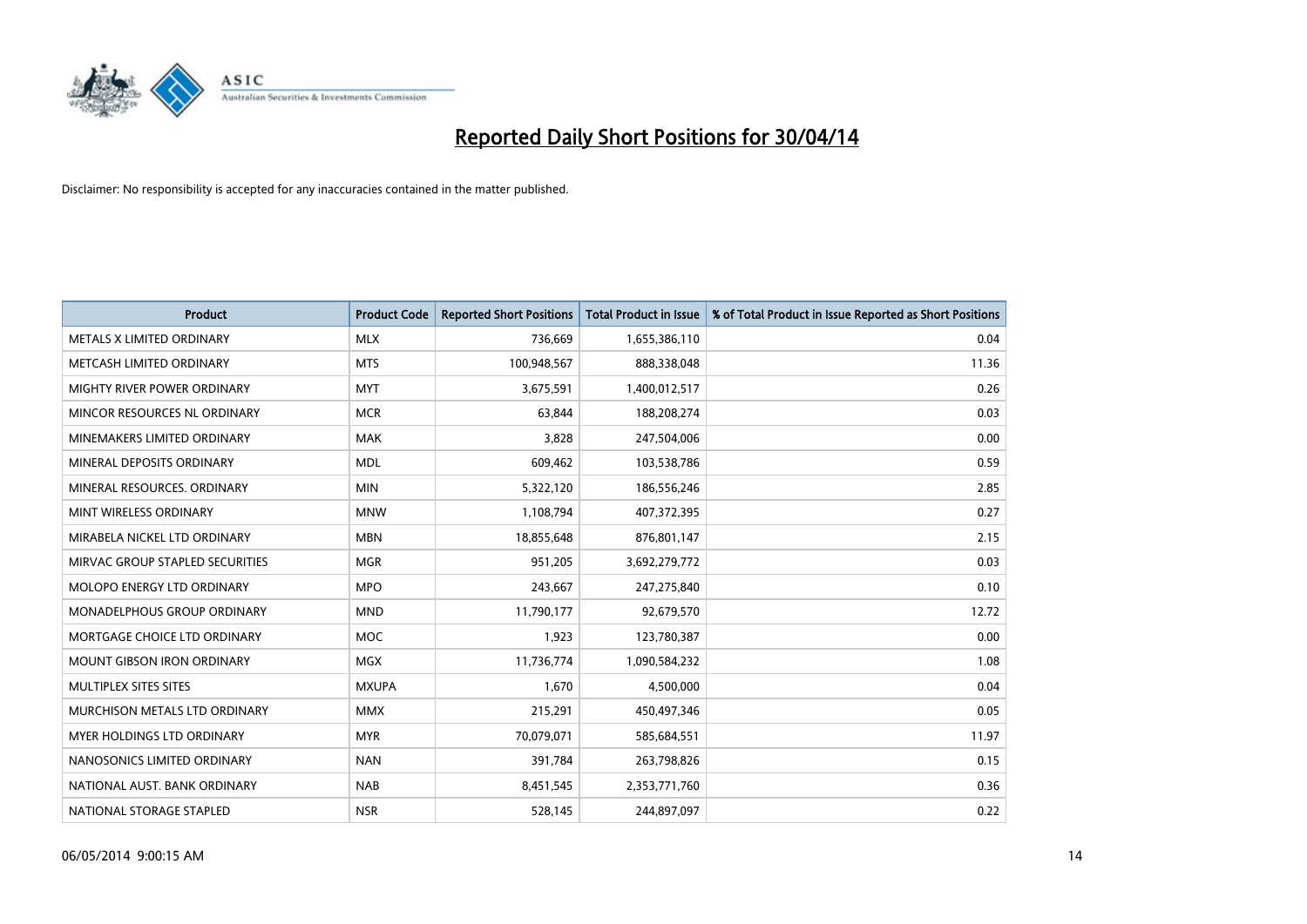

| <b>Product</b>                | <b>Product Code</b> | <b>Reported Short Positions</b> | <b>Total Product in Issue</b> | % of Total Product in Issue Reported as Short Positions |
|-------------------------------|---------------------|---------------------------------|-------------------------------|---------------------------------------------------------|
| NAVITAS LIMITED ORDINARY      | <b>NVT</b>          | 3,060,137                       | 375,712,581                   | 0.81                                                    |
| NEARMAP LTD ORDINARY          | <b>NEA</b>          | 62,274                          | 337,346,101                   | 0.02                                                    |
| NEON ENERGY LIMITED ORDINARY  | <b>NEN</b>          | 140,474                         | 553,037,848                   | 0.03                                                    |
| NEW HOPE CORPORATION ORDINARY | <b>NHC</b>          | 946,901                         | 830,933,112                   | 0.11                                                    |
| NEWCREST MINING ORDINARY      | <b>NCM</b>          | 9,172,106                       | 766,510,971                   | 1.20                                                    |
| NEWS CORP A NON-VOTING CDI    | <b>NWSLV</b>        | 407,620                         | 3,115,091                     | 13.09                                                   |
| NEWS CORP B VOTING CDI        | <b>NWS</b>          | 2,350,300                       | 20,237,280                    | 11.61                                                   |
| NEWSAT LIMITED ORDINARY       | <b>NWT</b>          | 6,195,150                       | 612,199,841                   | 1.01                                                    |
| NEXTDC LIMITED ORDINARY       | <b>NXT</b>          | 11,649,548                      | 193,154,486                   | 6.03                                                    |
| NEXUS ENERGY LIMITED ORDINARY | <b>NXS</b>          | 1,462,101                       | 1,330,219,459                 | 0.11                                                    |
| NIB HOLDINGS LIMITED ORDINARY | <b>NHF</b>          | 3,384,966                       | 439,004,182                   | 0.77                                                    |
| NICK SCALI LIMITED ORDINARY   | <b>NCK</b>          | $\mathbf{1}$                    | 81,000,000                    | 0.00                                                    |
| NIDO PETROLEUM ORDINARY       | <b>NDO</b>          | 47,402                          | 2,048,317,635                 | 0.00                                                    |
| NINE ENTERTAINMENT ORDINARY   | <b>NEC</b>          | 10,851,955                      | 940,295,023                   | 1.15                                                    |
| NOBLE MINERAL RES ORDINARY    | <b>NMG</b>          | 2,365,726                       | 666,397,952                   | 0.36                                                    |
| NORTHERN IRON LTD ORDINARY    | <b>NFE</b>          | 11,392                          | 484,405,314                   | 0.00                                                    |
| NORTHERN STAR ORDINARY        | <b>NST</b>          | 1,504,358                       | 578,591,915                   | 0.26                                                    |
| NOVOGEN LIMITED ORDINARY      | <b>NRT</b>          | 75.693                          | 168,557,834                   | 0.04                                                    |
| NRW HOLDINGS LIMITED ORDINARY | <b>NWH</b>          | 12,430,405                      | 278,888,011                   | 4.46                                                    |
| NUCOAL RESOURCES LTD ORDINARY | <b>NCR</b>          |                                 | 768,612,354                   | 0.00                                                    |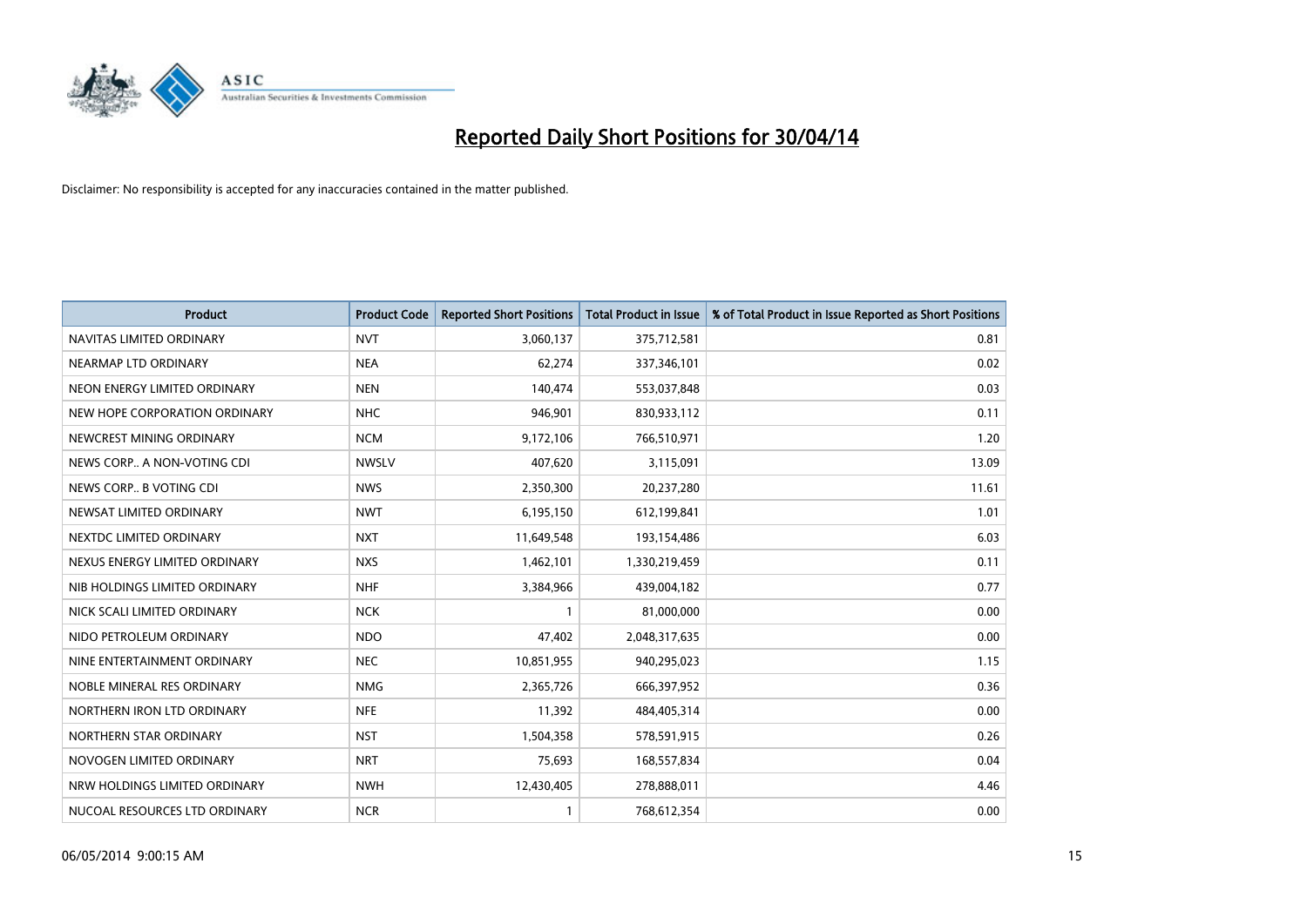

| <b>Product</b>                        | <b>Product Code</b> | <b>Reported Short Positions</b> | <b>Total Product in Issue</b> | % of Total Product in Issue Reported as Short Positions |
|---------------------------------------|---------------------|---------------------------------|-------------------------------|---------------------------------------------------------|
| NUFARM LIMITED ORDINARY               | <b>NUF</b>          | 16,641,828                      | 263,725,895                   | 6.31                                                    |
| OAKTON LIMITED ORDINARY               | <b>OKN</b>          | 16.740                          | 89,990,235                    | 0.02                                                    |
| OCEANAGOLD CORP. CHESS DEPOSITARY INT | <b>OGC</b>          | 3,043,846                       | 300,567,377                   | 1.01                                                    |
| OCEANIA CAPITAL LTD ORDINARY          | <b>OCP</b>          | $\mathbf{1}$                    | 35,307,209                    | 0.00                                                    |
| OIL SEARCH LTD ORDINARY               | OSH                 | 10,131,517                      | 1,496,692,453                 | 0.68                                                    |
| OM HOLDINGS LIMITED ORDINARY          | <b>OMH</b>          | 1,862,997                       | 733,423,337                   | 0.25                                                    |
| ORICA LIMITED ORDINARY                | ORI                 | 6,599,796                       | 370,924,362                   | 1.78                                                    |
| ORIGIN ENERGY ORDINARY                | ORG                 | 6,757,433                       | 1,103,645,753                 | 0.61                                                    |
| OROCOBRE LIMITED ORDINARY             | <b>ORE</b>          | 2,160,506                       | 132,041,911                   | 1.64                                                    |
| ORORA LIMITED ORDINARY                | <b>ORA</b>          | 1,353,559                       | 1,206,684,923                 | 0.11                                                    |
| OROTONGROUP LIMITED ORDINARY          | ORL                 | 166,064                         | 40,880,902                    | 0.41                                                    |
| OZ MINERALS ORDINARY                  | <b>OZL</b>          | 11,695,376                      | 303,470,022                   | 3.85                                                    |
| OZFOREX GROUP LTD ORDINARY            | <b>OFX</b>          | 4,513,007                       | 240,000,000                   | 1.88                                                    |
| <b>PACIFIC BRANDS ORDINARY</b>        | <b>PBG</b>          | 14,943,176                      | 917,226,291                   | 1.63                                                    |
| PACT GROUP HLDGS LTD ORDINARY         | <b>PGH</b>          | 3,647,515                       | 294,097,961                   | 1.24                                                    |
| PALADIN ENERGY LTD ORDINARY           | <b>PDN</b>          | 92,273,664                      | 964, 367, 284                 | 9.57                                                    |
| PANAUST LIMITED ORDINARY              | <b>PNA</b>          | 4,057,346                       | 635,580,654                   | 0.64                                                    |
| PANORAMIC RESOURCES ORDINARY          | PAN                 | 524,539                         | 322,275,824                   | 0.16                                                    |
| PANTERRA GOLD LTD ORDINARY            | PGI                 | $\mathbf{1}$                    | 772,781,012                   | 0.00                                                    |
| PAPERLINX LIMITED ORDINARY            | <b>PPX</b>          | 44,770                          | 665, 181, 261                 | 0.01                                                    |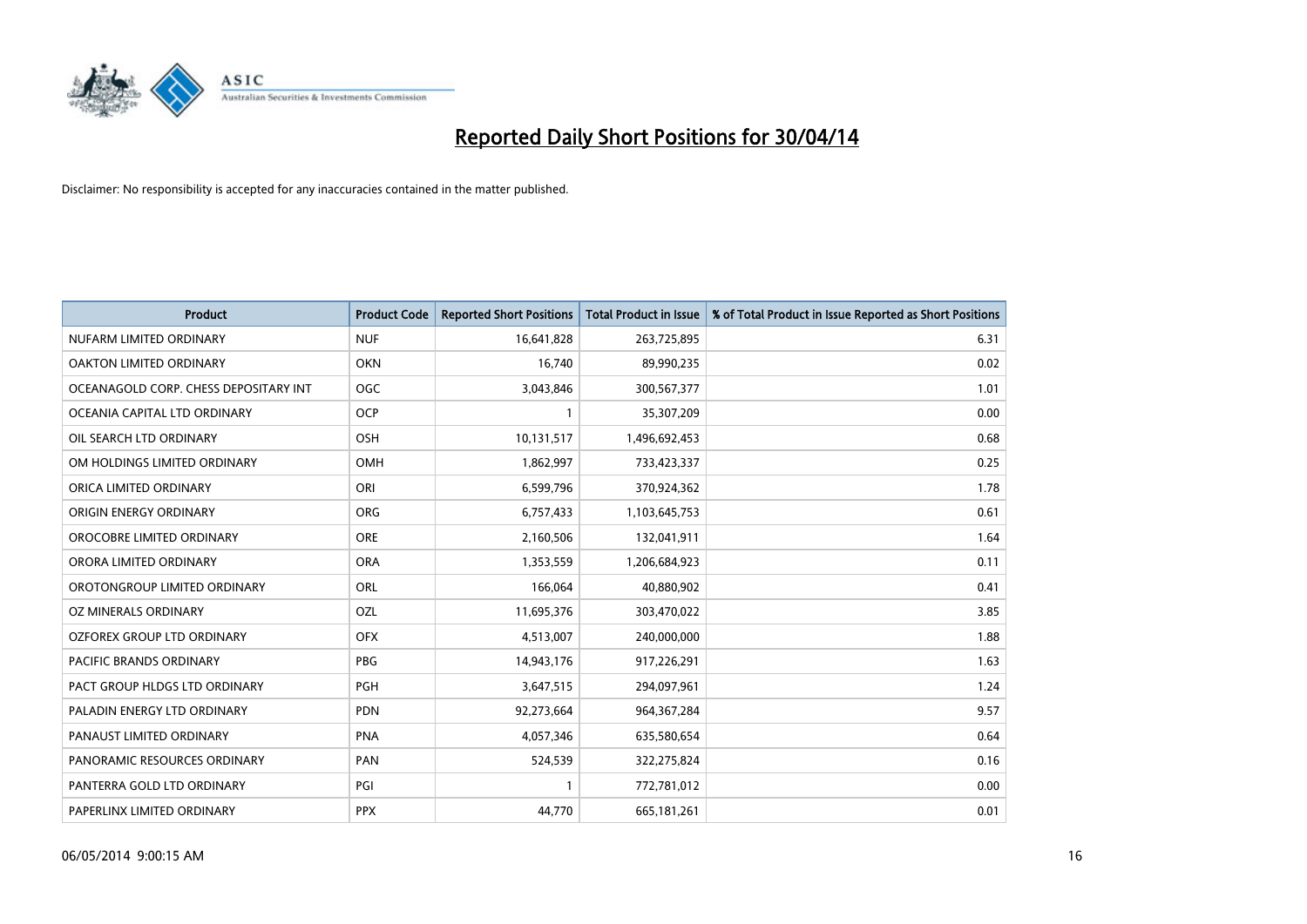

| <b>Product</b>                      | <b>Product Code</b> | <b>Reported Short Positions</b> | <b>Total Product in Issue</b> | % of Total Product in Issue Reported as Short Positions |
|-------------------------------------|---------------------|---------------------------------|-------------------------------|---------------------------------------------------------|
| PAPILLON RES LTD ORDINARY           | <b>PIR</b>          | 11,652,284                      | 341,494,210                   | 3.41                                                    |
| PATTIES FOODS LTD ORDINARY          | <b>PFL</b>          |                                 | 139,144,338                   | 0.00                                                    |
| PEAK RESOURCES ORDINARY             | <b>PEK</b>          | 200,000                         | 279,117,502                   | 0.07                                                    |
| PEET LIMITED ORDINARY               | <b>PPC</b>          | 323,447                         | 433,389,348                   | 0.07                                                    |
| PERPETUAL LIMITED ORDINARY          | <b>PPT</b>          | 1,266,786                       | 46,574,426                    | 2.72                                                    |
| PERSEUS MINING LTD ORDINARY         | PRU                 | 15,537,226                      | 526,656,401                   | 2.95                                                    |
| PHARMAXIS LTD ORDINARY              | <b>PXS</b>          | 408,118                         | 309,514,849                   | 0.13                                                    |
| PLATINUM ASSET ORDINARY             | <b>PTM</b>          | 488,158                         | 580,283,095                   | 0.08                                                    |
| PLATINUM AUSTRALIA ORDINARY         | <b>PLA</b>          | 836,127                         | 504,968,043                   | 0.17                                                    |
| PLATINUM CAPITAL LTD ORDINARY       | <b>PMC</b>          | 5,675                           | 231,071,933                   | 0.00                                                    |
| PMP LIMITED ORDINARY                | <b>PMP</b>          | 1,577,372                       | 323,781,124                   | 0.49                                                    |
| PRANA BIOTECHNOLOGY ORDINARY        | PBT                 | 1,008,569                       | 488,646,960                   | 0.21                                                    |
| PREMIER INVESTMENTS ORDINARY        | <b>PMV</b>          | 128,654                         | 155,314,874                   | 0.08                                                    |
| PRIMA BIOMED LTD ORDINARY           | <b>PRR</b>          | 764,324                         | 1,228,709,341                 | 0.06                                                    |
| PRIMARY HEALTH CARE ORDINARY        | <b>PRY</b>          | 13,407,391                      | 505,659,944                   | 2.65                                                    |
| PRIME MEDIA GRP LTD ORDINARY        | PRT                 | 1,061,735                       | 366,330,303                   | 0.29                                                    |
| PROGRAMMED ORDINARY                 | <b>PRG</b>          | 74,177                          | 118,253,992                   | 0.06                                                    |
| PURA VIDA ENERGY NL ORDINARY        | <b>PVD</b>          | 36,537                          | 127,168,198                   | 0.03                                                    |
| <b>QANTAS AIRWAYS ORDINARY</b>      | QAN                 | 68,720,660                      | 2,196,330,250                 | 3.13                                                    |
| <b>QBE INSURANCE GROUP ORDINARY</b> | OBE                 | 16,037,130                      | 1,253,883,293                 | 1.28                                                    |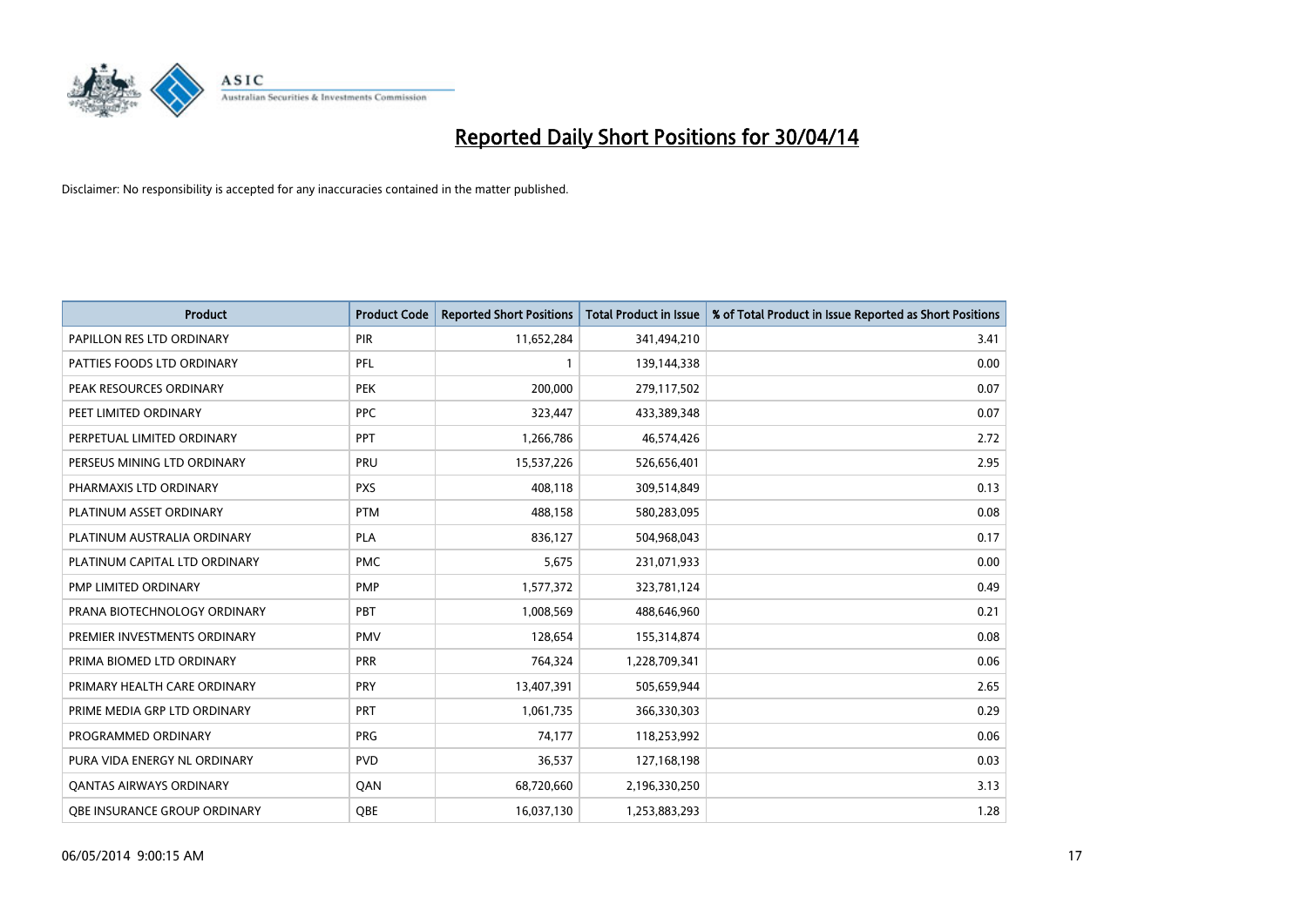

| <b>Product</b>                      | <b>Product Code</b> | <b>Reported Short Positions</b> | <b>Total Product in Issue</b> | % of Total Product in Issue Reported as Short Positions |
|-------------------------------------|---------------------|---------------------------------|-------------------------------|---------------------------------------------------------|
| ORXPHARMA LTD ORDINARY              | <b>QRX</b>          | 30,000                          | 164,190,969                   | 0.02                                                    |
| <b>QUBE HOLDINGS LTD ORDINARY</b>   | QUB                 | 28,811,906                      | 1,028,551,156                 | 2.80                                                    |
| RAMELIUS RESOURCES ORDINARY         | <b>RMS</b>          | 12,734                          | 365,740,380                   | 0.00                                                    |
| RAMSAY HEALTH CARE ORDINARY         | <b>RHC</b>          | 1,302,746                       | 202,081,252                   | 0.64                                                    |
| <b>RCG CORPORATION LTD ORDINARY</b> | <b>RCG</b>          | 125,147                         | 263,808,625                   | 0.05                                                    |
| <b>RCR TOMLINSON ORDINARY</b>       | <b>RCR</b>          | 279,606                         | 136,989,238                   | 0.20                                                    |
| <b>REA GROUP ORDINARY</b>           | <b>REA</b>          | 1,211,670                       | 131,714,699                   | 0.92                                                    |
| RECALL HOLDINGS LTD ORDINARY        | <b>REC</b>          | 2,713,234                       | 312,836,448                   | 0.87                                                    |
| <b>RECKON LIMITED ORDINARY</b>      | <b>RKN</b>          | 1,544,428                       | 126,913,066                   | 1.22                                                    |
| <b>RED FORK ENERGY ORDINARY</b>     | <b>RFE</b>          | 2,397,668                       | 501,051,719                   | 0.48                                                    |
| REDBANK ENERGY LTD ORDINARY         | AEJ                 | 13                              | 786,287                       | 0.00                                                    |
| REED RESOURCES LTD ORDINARY         | <b>RDR</b>          | 1,015                           | 523,453,895                   | 0.00                                                    |
| REGIS RESOURCES ORDINARY            | <b>RRL</b>          | 27,975,768                      | 499,744,095                   | 5.60                                                    |
| RESMED INC CDI 10:1                 | <b>RMD</b>          | 33,570,548                      | 1,415,926,590                 | 2.37                                                    |
| <b>RESOLUTE MINING ORDINARY</b>     | <b>RSG</b>          | 11,187,580                      | 641,189,223                   | 1.74                                                    |
| <b>RESOURCE GENERATION ORDINARY</b> | <b>RES</b>          | 1,220                           | 581,380,338                   | 0.00                                                    |
| RETAIL FOOD GROUP ORDINARY          | <b>RFG</b>          | 4,739,115                       | 144,868,508                   | 3.27                                                    |
| REX MINERALS LIMITED ORDINARY       | <b>RXM</b>          | 660,804                         | 220,519,784                   | 0.30                                                    |
| RIO TINTO LIMITED ORDINARY          | <b>RIO</b>          | 2,695,661                       | 435,758,720                   | 0.62                                                    |
| ROC OIL COMPANY ORDINARY            | <b>ROC</b>          | 2,273,904                       | 687,618,400                   | 0.33                                                    |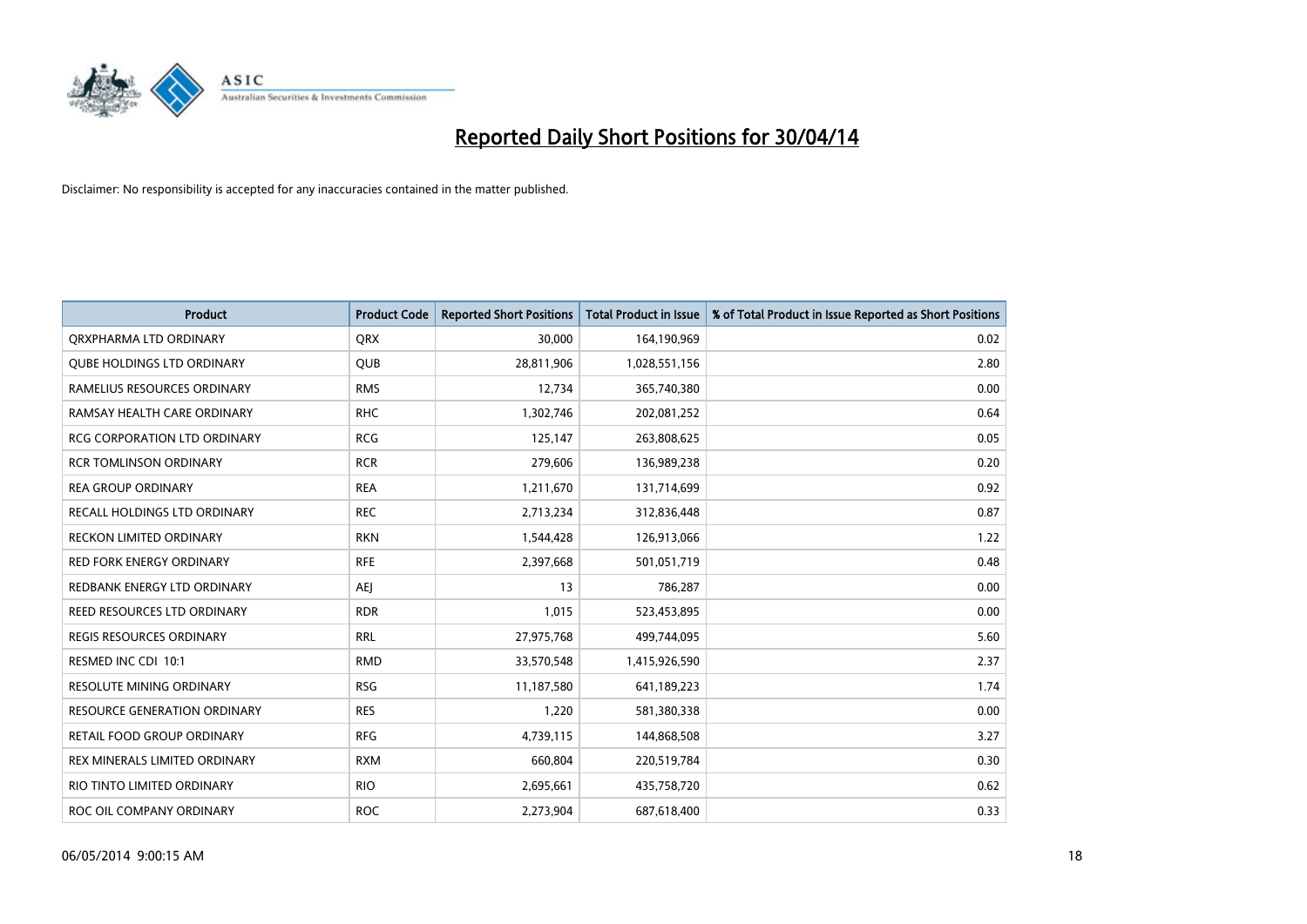

| <b>Product</b>                        | <b>Product Code</b> | <b>Reported Short Positions</b> | <b>Total Product in Issue</b> | % of Total Product in Issue Reported as Short Positions |
|---------------------------------------|---------------------|---------------------------------|-------------------------------|---------------------------------------------------------|
| ROYAL WOLF HOLDINGS ORDINARY          | <b>RWH</b>          | 192,532                         | 100,387,052                   | 0.19                                                    |
| RUNGEPINCOCKMINARCO ORDINARY          | <b>RUL</b>          | 32,000                          | 141,358,550                   | 0.02                                                    |
| <b>RURALCO HOLDINGS ORDINARY</b>      | <b>RHL</b>          | 853                             | 77,291,069                    | 0.00                                                    |
| RXP SERVICES LTD ORDINARY             | <b>RXP</b>          | 57,000                          | 133,028,367                   | 0.04                                                    |
| SAI GLOBAL LIMITED ORDINARY           | SAI                 | 11,108,484                      | 210,793,906                   | 5.27                                                    |
| SALMAT LIMITED ORDINARY               | <b>SLM</b>          | 54                              | 159,812,799                   | 0.00                                                    |
| SAMSON OIL & GAS LTD ORDINARY         | SSN                 | 15,184,000                      | 2,837,738,013                 | 0.54                                                    |
| SANDFIRE RESOURCES ORDINARY           | <b>SFR</b>          | 930,790                         | 155,640,968                   | 0.60                                                    |
| <b>SANTOS LTD ORDINARY</b>            | <b>STO</b>          | 7,162,434                       | 975,314,977                   | 0.73                                                    |
| SARACEN MINERAL ORDINARY              | SAR                 | 310,377                         | 792,784,738                   | 0.04                                                    |
| SCA PROPERTY GROUP STAPLED SECURITIES | SCP                 | 44,059,657                      | 648,628,320                   | 6.79                                                    |
| SEDGMAN LIMITED ORDINARY              | SDM                 | 208,073                         | 227,059,277                   | 0.09                                                    |
| SEEK LIMITED ORDINARY                 | <b>SEK</b>          | 9,115,432                       | 340,384,875                   | 2.68                                                    |
| SELECT HARVESTS ORDINARY              | SHV                 | 20,044                          | 57,815,720                    | 0.03                                                    |
| SENEX ENERGY LIMITED ORDINARY         | <b>SXY</b>          | 7,302,545                       | 1,145,058,917                 | 0.64                                                    |
| SERVCORP LIMITED ORDINARY             | SRV                 | 32,614                          | 98,432,275                    | 0.03                                                    |
| SERVICE STREAM DEFERRED               | SSMN                | 5                               | 59,444,285                    | 0.00                                                    |
| SERVICE STREAM ORDINARY               | <b>SSM</b>          | 25                              | 326,943,570                   | 0.00                                                    |
| SEVEN GROUP HOLDINGS ORDINARY         | <b>SVW</b>          | 52,816                          | 306,285,823                   | 0.02                                                    |
| SEVEN WEST MEDIA LTD ORDINARY         | SWM                 | 6,145,774                       | 999,160,872                   | 0.62                                                    |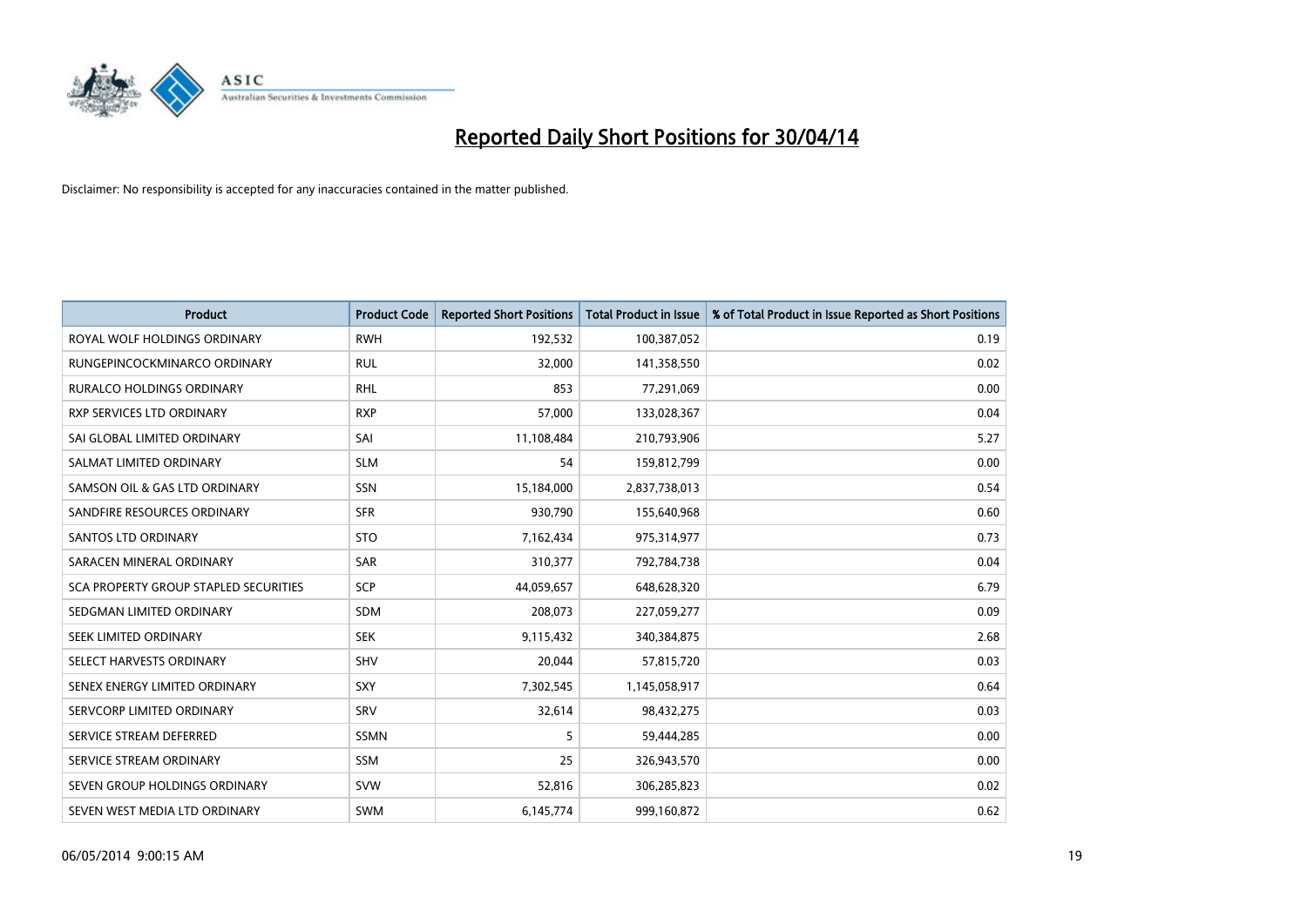

| <b>Product</b>                           | <b>Product Code</b> | <b>Reported Short Positions</b> | <b>Total Product in Issue</b> | % of Total Product in Issue Reported as Short Positions |
|------------------------------------------|---------------------|---------------------------------|-------------------------------|---------------------------------------------------------|
| SG FLEET GROUP LTD ORDINARY              | SGF                 | 219,694                         | 242,691,826                   | 0.09                                                    |
| SIGMA PHARMACEUTICAL ORDINARY            | <b>SIP</b>          | 11,503,451                      | 1,125,026,719                 | 1.02                                                    |
| SILEX SYSTEMS ORDINARY                   | <b>SLX</b>          | 2,864,638                       | 170,367,734                   | 1.68                                                    |
| SILVER CHEF LIMITED ORDINARY             | <b>SIV</b>          | 120,963                         | 29,333,629                    | 0.41                                                    |
| SILVER LAKE RESOURCE ORDINARY            | <b>SLR</b>          | 24,504,152                      | 503,233,971                   | 4.87                                                    |
| SIMS METAL MGMT LTD ORDINARY             | SGM                 | 12,650,285                      | 204,468,597                   | 6.19                                                    |
| SINGAPORE TELECOMM. CHESS DEPOSITARY INT | SGT                 | 9,875,695                       | 149,099,508                   | 6.62                                                    |
| SINO GAS ENERGY ORDINARY                 | <b>SEH</b>          | 1,975,869                       | 1,530,457,040                 | 0.13                                                    |
| SIRIUS RESOURCES NL ORDINARY             | <b>SIR</b>          | 11,751,529                      | 261,980,167                   | 4.49                                                    |
| SIRTEX MEDICAL ORDINARY                  | <b>SRX</b>          | 25,331                          | 56,108,439                    | 0.05                                                    |
| SKILLED GROUP LTD ORDINARY               | <b>SKE</b>          | 1,905,607                       | 235,254,496                   | 0.81                                                    |
| <b>SKY NETWORK ORDINARY</b>              | <b>SKT</b>          | 71,142                          | 389,139,785                   | 0.02                                                    |
| SKYCITY ENT GRP LTD ORDINARY             | <b>SKC</b>          | 270,885                         | 582,088,094                   | 0.05                                                    |
| <b>SLATER &amp; GORDON ORDINARY</b>      | SGH                 | 5,705,594                       | 204,338,625                   | 2.79                                                    |
| SMS MANAGEMENT, ORDINARY                 | <b>SMX</b>          | 2,010,805                       | 70,099,763                    | 2.87                                                    |
| SONIC HEALTHCARE ORDINARY                | <b>SHL</b>          | 4,140,913                       | 400,811,556                   | 1.03                                                    |
| SOUL PATTINSON (W.H) ORDINARY            | SOL                 | 12,704                          | 239,395,320                   | 0.01                                                    |
| SOUTH BOULDER MINES ORDINARY             | <b>STB</b>          | 1                               | 128,977,826                   | 0.00                                                    |
| SP AUSNET STAPLED SECURITIES             | <b>SPN</b>          | 67,358,853                      | 3,386,607,080                 | 1.99                                                    |
| SPARK INFRASTRUCTURE STAPLED US PROHIBT. | SKI                 | 41,747,268                      | 1,326,734,264                 | 3.15                                                    |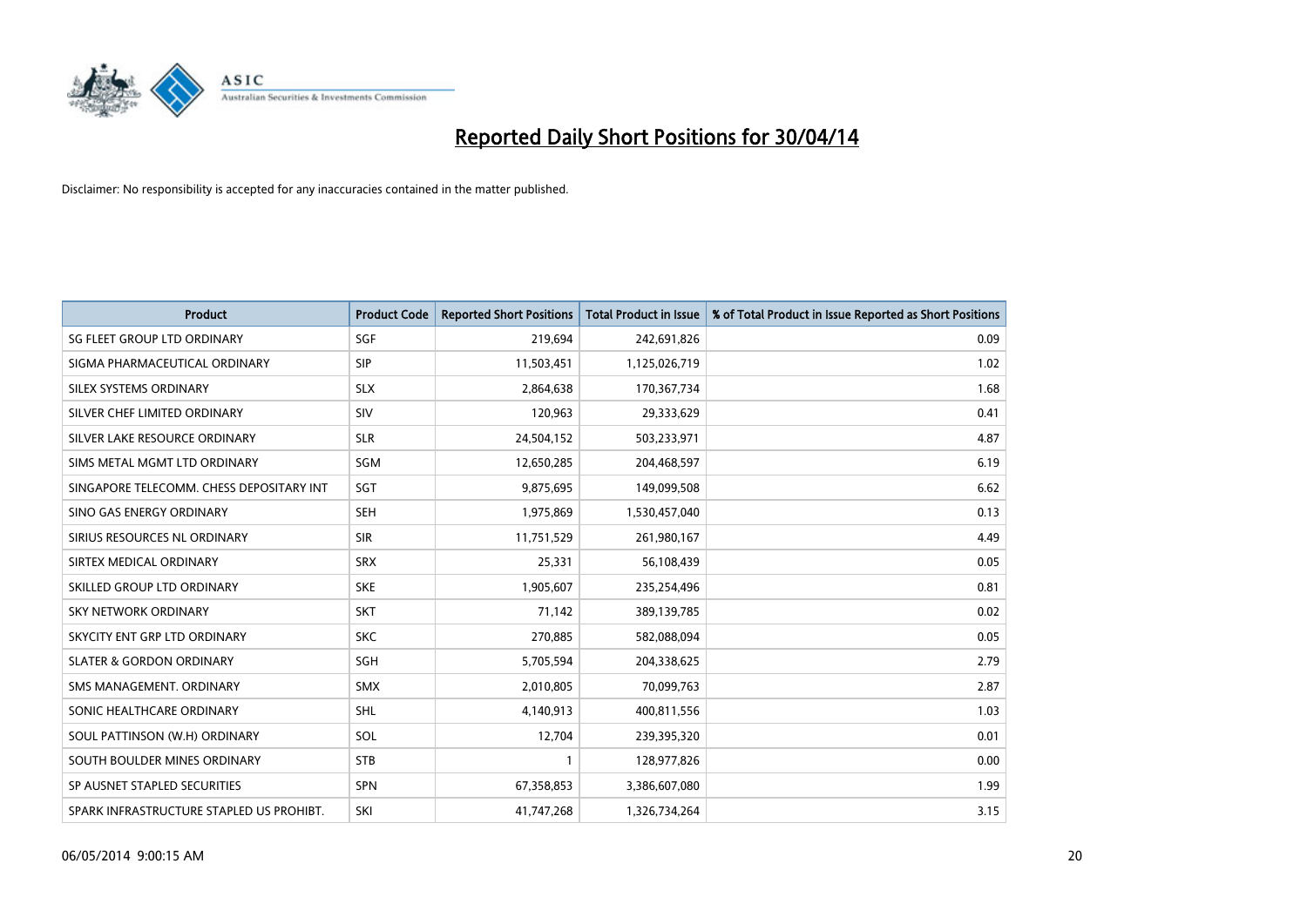

| <b>Product</b>                       | <b>Product Code</b> | <b>Reported Short Positions</b> | <b>Total Product in Issue</b> | % of Total Product in Issue Reported as Short Positions |
|--------------------------------------|---------------------|---------------------------------|-------------------------------|---------------------------------------------------------|
| SPDR 200 FUND ETF UNITS              | <b>STW</b>          | 79,700                          | 45,026,368                    | 0.18                                                    |
| SPDR 200 RESOURCES ETF UNITS         | <b>OZR</b>          | 8,093                           | 1,601,962                     | 0.51                                                    |
| SPDR SMALL ORDS ETF UNITS            | SSO                 | 126,268                         | 801,304                       | 15.76                                                   |
| SPECIALTY FASHION ORDINARY           | SFH                 | 21                              | 192,236,121                   | 0.00                                                    |
| ST BARBARA LIMITED ORDINARY          | <b>SBM</b>          | 27,720,306                      | 488,074,077                   | 5.68                                                    |
| STARPHARMA HOLDINGS ORDINARY         | <b>SPL</b>          | 15,391,727                      | 284,664,680                   | 5.41                                                    |
| STEADFAST GROUP LTD ORDINARY         | <b>SDF</b>          | 1,793,245                       | 501,638,307                   | 0.36                                                    |
| STH CRS ELECT ENGNR ORDINARY         | <b>SXE</b>          | 19,573                          | 161,523,130                   | 0.01                                                    |
| STHN CROSS MEDIA ORDINARY            | <b>SXL</b>          | 17,685,680                      | 705,246,986                   | 2.51                                                    |
| STOCKLAND UNITS/ORD STAPLED          | SGP                 | 20,984,011                      | 2,326,978,560                 | 0.90                                                    |
| STRAITS RES LTD. ORDINARY            | SRQ                 | 28,747                          | 1,217,730,293                 | 0.00                                                    |
| STW COMMUNICATIONS ORDINARY          | SGN                 | 1,259,003                       | 403,828,512                   | 0.31                                                    |
| SUNCORP GROUP LTD ORDINARY           | <b>SUN</b>          | 10,667,252                      | 1,286,600,980                 | 0.83                                                    |
| SUNDANCE ENERGY ORDINARY             | <b>SEA</b>          | 10,466,890                      | 547,384,195                   | 1.91                                                    |
| SUNDANCE RESOURCES ORDINARY          | <b>SDL</b>          | 86,881,660                      | 3,079,369,367                 | 2.82                                                    |
| SUNLAND GROUP LTD ORDINARY           | <b>SDG</b>          | 95,157                          | 181,710,087                   | 0.05                                                    |
| SUPER RET REP LTD ORDINARY           | SUL                 | 3,415,192                       | 196,731,620                   | 1.74                                                    |
| SYD AIRPORT STAPLED US PROHIBIT.     | <b>SYD</b>          | 13,763,402                      | 2,216,216,041                 | 0.62                                                    |
| SYRAH RESOURCES ORDINARY             | <b>SYR</b>          | 5,915,589                       | 162,475,614                   | 3.64                                                    |
| <b>TABCORP HOLDINGS LTD ORDINARY</b> | <b>TAH</b>          | 17,428,639                      | 762,954,019                   | 2.28                                                    |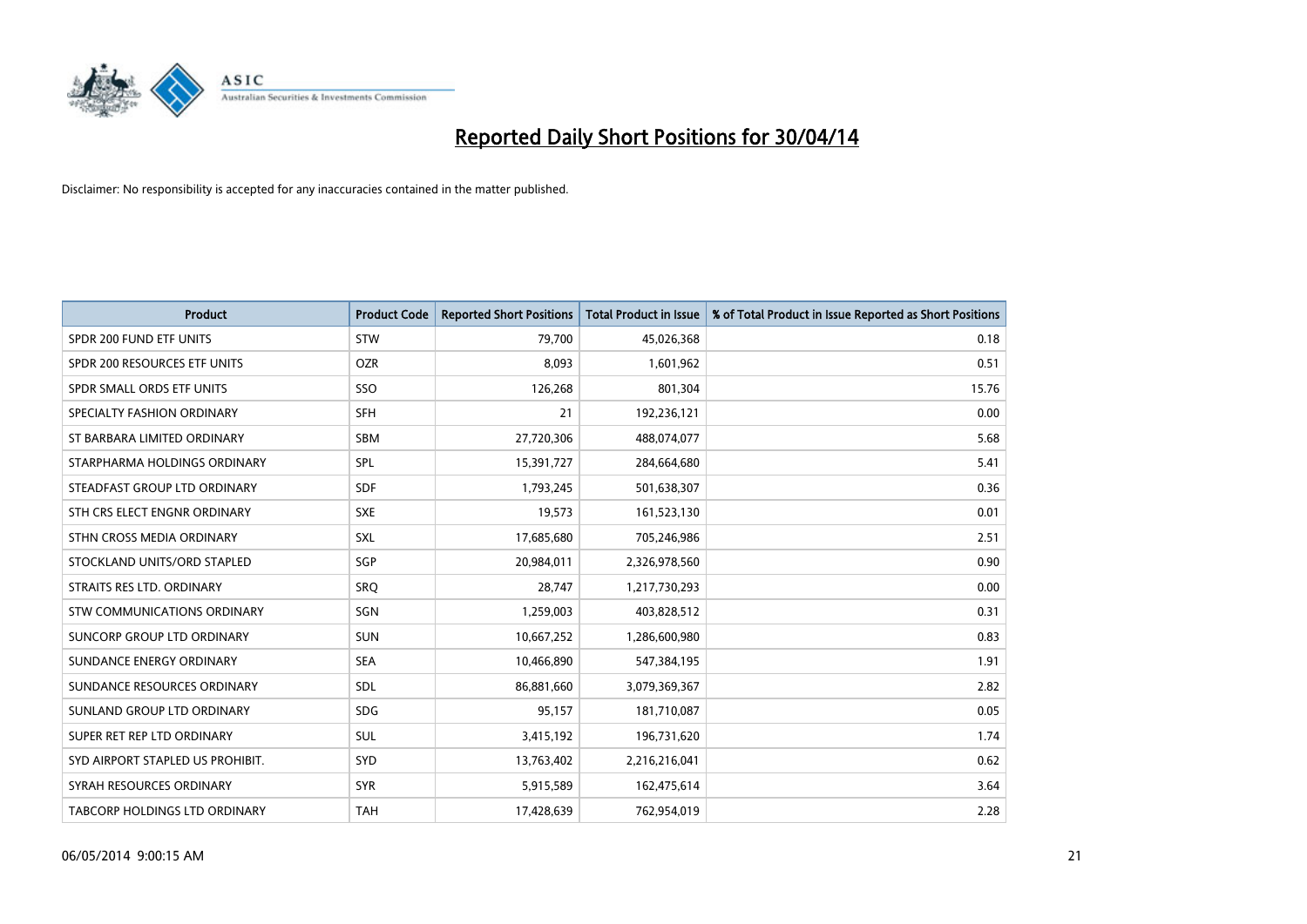

| <b>Product</b>                      | <b>Product Code</b> | <b>Reported Short Positions</b> | <b>Total Product in Issue</b> | % of Total Product in Issue Reported as Short Positions |
|-------------------------------------|---------------------|---------------------------------|-------------------------------|---------------------------------------------------------|
| <b>TANAMI GOLD NL ORDINARY</b>      | <b>TAM</b>          | 1                               | 1,175,097,046                 | 0.00                                                    |
| TAP OIL LIMITED ORDINARY            | <b>TAP</b>          | 34,591                          | 242,237,221                   | 0.01                                                    |
| TASSAL GROUP LIMITED ORDINARY       | <b>TGR</b>          | 159,863                         | 146,507,029                   | 0.11                                                    |
| TATTS GROUP LTD ORDINARY            | <b>TTS</b>          | 10,979,554                      | 1,434,447,341                 | 0.77                                                    |
| <b>TECHNOLOGY ONE ORDINARY</b>      | <b>TNE</b>          | 335,285                         | 307,751,455                   | 0.11                                                    |
| TELECOM CORPORATION ORDINARY        | <b>TEL</b>          | 8,880,193                       | 1,828,530,844                 | 0.49                                                    |
| TELSTRA CORPORATION, ORDINARY       | <b>TLS</b>          | 21,506,891                      | 12,443,074,357                | 0.17                                                    |
| TEN NETWORK HOLDINGS ORDINARY       | <b>TEN</b>          | 164,659,366                     | 2,630,984,596                 | 6.26                                                    |
| TERANGA GOLD CORP CDI 1:1           | <b>TGZ</b>          | 196,125                         | 102,477,388                   | 0.19                                                    |
| TFS CORPORATION LTD ORDINARY        | <b>TFC</b>          | 825,064                         | 282,157,408                   | 0.29                                                    |
| THE REJECT SHOP ORDINARY            | <b>TRS</b>          | 2,871,266                       | 28,826,248                    | 9.96                                                    |
| THORN GROUP LIMITED ORDINARY        | <b>TGA</b>          | 17,739                          | 149,494,813                   | 0.01                                                    |
| TIGER RESOURCES ORDINARY            | <b>TGS</b>          | 592,313                         | 838,897,617                   | 0.07                                                    |
| TITAN ENERGY SERVICE ORDINARY       | <b>TTN</b>          | 7,445                           | 49,021,963                    | 0.02                                                    |
| TOLL HOLDINGS LTD ORDINARY          | <b>TOL</b>          | 32,266,042                      | 717,133,875                   | 4.50                                                    |
| TOX FREE SOLUTIONS ORDINARY         | <b>TOX</b>          | 2,771,117                       | 133,252,359                   | 2.08                                                    |
| TPG TELECOM LIMITED ORDINARY        | <b>TPM</b>          | 7,990,739                       | 793,808,141                   | 1.01                                                    |
| TRADE ME GROUP ORDINARY             | <b>TME</b>          | 1,283,797                       | 396,548,005                   | 0.32                                                    |
| <b>TRANSFIELD SERVICES ORDINARY</b> | <b>TSE</b>          | 37,319,133                      | 512,457,716                   | 7.28                                                    |
| TRANSPACIFIC INDUST. ORDINARY       | TPI                 | 14,344,148                      | 1,578,786,704                 | 0.91                                                    |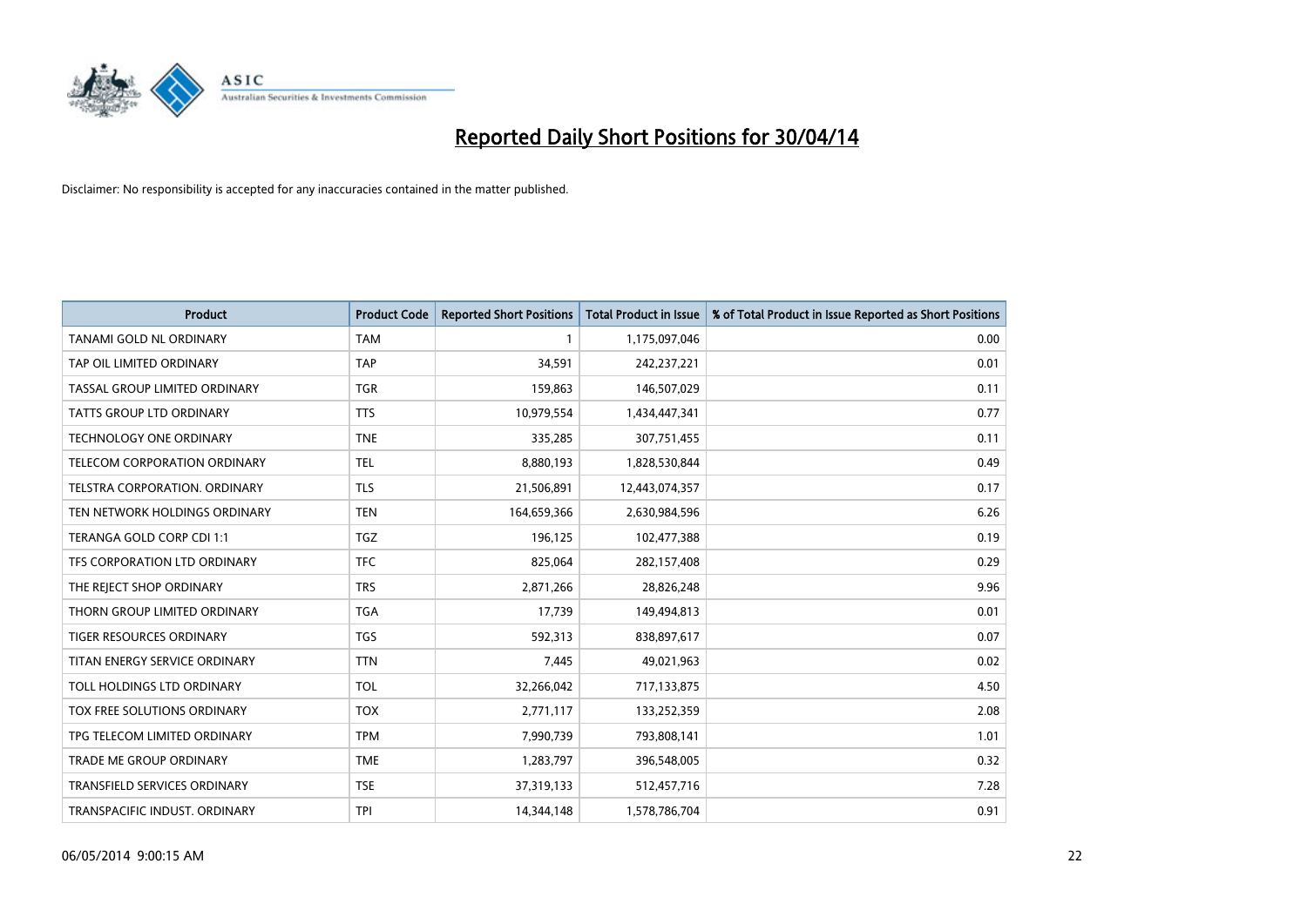

| <b>Product</b>                        | <b>Product Code</b> | <b>Reported Short Positions</b> | <b>Total Product in Issue</b> | % of Total Product in Issue Reported as Short Positions |
|---------------------------------------|---------------------|---------------------------------|-------------------------------|---------------------------------------------------------|
| TRANSURBAN GROUP TRIPLE STAPLED SEC.  | <b>TCL</b>          | 10,635,244                      | 1,491,855,200                 | 0.71                                                    |
| <b>TREASURY GROUP ORDINARY</b>        | <b>TRG</b>          | 12,340                          | 23,070,755                    | 0.05                                                    |
| TREASURY WINE ESTATE ORDINARY         | <b>TWE</b>          | 51,137,697                      | 648,937,948                   | 7.88                                                    |
| TROY RESOURCES LTD ORDINARY           | <b>TRY</b>          | 2,475,590                       | 195,034,997                   | 1.27                                                    |
| TWENTY-FIRST FOX INC A NON-VOTING CDI | <b>FOXLV</b>        | 1,334,124                       | 6,013,619                     | 22.19                                                   |
| TWENTY-FIRST FOX INC B VOTING CDI     | <b>FOX</b>          | 1,064,939                       | 152,398,484                   | 0.70                                                    |
| UGL LIMITED ORDINARY                  | <b>UGL</b>          | 19,951,256                      | 166,511,240                   | 11.98                                                   |
| UNILIFE CORPORATION CDI 6:1           | <b>UNS</b>          | 119,999                         | 259,710,264                   | 0.05                                                    |
| US MASTERS RES FUND ORDINARY UNITS    | <b>URF</b>          | 27                              | 263,972,915                   | 0.00                                                    |
| UXC LIMITED ORDINARY                  | <b>UXC</b>          | 3,143,890                       | 321,271,353                   | 0.98                                                    |
| VEDA GROUP LTD ORDINARY               | <b>VED</b>          | 6,548,135                       | 842,055,406                   | 0.78                                                    |
| <b>VILLAGE ROADSHOW LTD ORDINARY</b>  | <b>VRL</b>          | 1,666,451                       | 159,498,988                   | 1.04                                                    |
| VIRGIN AUS HLDG LTD ORDINARY          | <b>VAH</b>          | 53,689,682                      | 3,514,825,734                 | 1.53                                                    |
| <b>VIRTUS HEALTH LTD ORDINARY</b>     | <b>VRT</b>          | 3,272,172                       | 79,722,678                    | 4.10                                                    |
| VISION EYE INSTITUTE ORDINARY         | VEI                 | 184,053                         | 161,017,230                   | 0.11                                                    |
| <b>VOCATION LTD ORDINARY</b>          | <b>VET</b>          | 11,977,185                      | 200,000,000                   | 5.99                                                    |
| <b>VOCUS COMMS LTD ORDINARY</b>       | VOC                 | 550,426                         | 92,834,500                    | 0.59                                                    |
| <b>WATPAC LIMITED ORDINARY</b>        | <b>WTP</b>          | 1,339                           | 186,489,922                   | 0.00                                                    |
| WEBJET LIMITED ORDINARY               | <b>WEB</b>          | 2,126,383                       | 79,397,959                    | 2.68                                                    |
| <b>WESFARMERS LIMITED ORDINARY</b>    | <b>WES</b>          | 6,537,216                       | 1,143,274,951                 | 0.57                                                    |